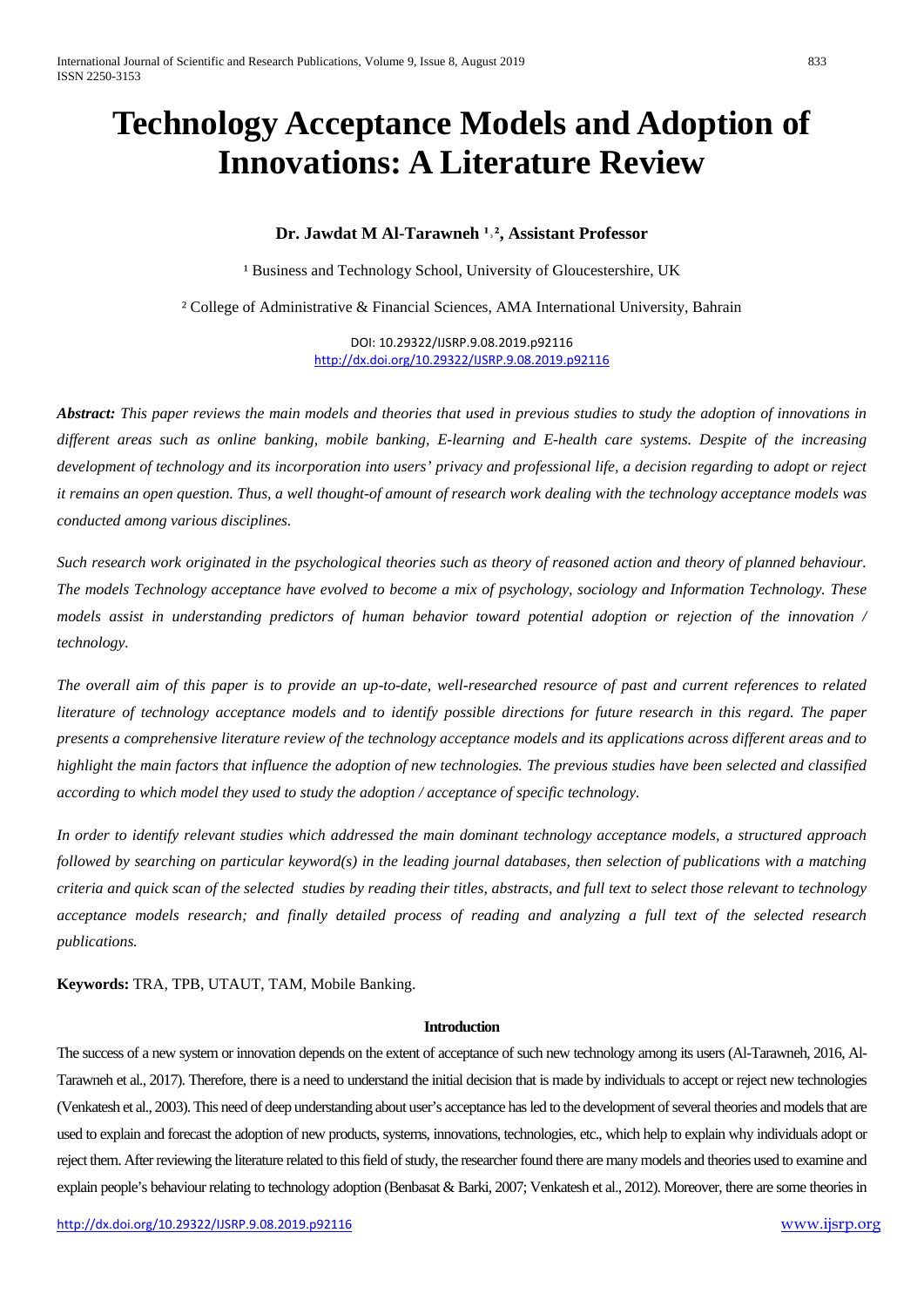the field of human behaviour, such as the theory of reasoned action (TRA) (Ajzen & Fishbein, 1975) and the theory of planned behaviour (TPB) (Ajzen, 1985) that, while not directly related to technology adoption, have been adapted by researchers to fit the technology adoption sphere (e.g. Shih & Fang, 2006).

Each model has developed over time and each addition is a result of each era of which they are representative. As mentioned before, the Theory of Reasoned Action (TRA) (Ajzen & Fishbein, 1975), in which psychology was a factor, was essentially developed to predict human behaviour. It was further evolved into the Theory of Planned Behaviour (TPB), (Ajzen, 1985), and later extended to the Decomposed Theory of Planned Behaviour, (DTPB) (Taylor & Todd, 1995). Another example, this time with information systems being a contributory factor, is the Technology Acceptance Model, (TAM) (Davis, 1986), which developed from the Theory of Reasoned Action. TAM further developed into TAM2 (Venkatesh & Davis, 2000) and the Unified Theory of Acceptance and Use of Technology, (UTAUT) (Venkatesh et al., 2003). In addition to these, other combinations of theories and models include Rogers' Diffusion of Innovations, (DOI) (1983), Bandura's Social Cognitive Theory, (SCT) (1989), Deci and Ryan's Motivational Model, (MM) (1985), and Triadis's Model of PC Utilization. Therefore, models that are applied to the acceptance of technology are not necessarily concerned with technology specifically and must also be considered chronologically, as this enables the tracking of how each model evolved and how they are interconnected. The next section will explain the main theories that have been researched by this paperto determine the relevant factors that affect the adoption of innovation.

#### **1.1 Theory of Reasoned Action (TRA)**

This theory was developed in the social science field of social psychology and is the earliest model used to explain technology acceptance. Fishbein and Ajzen's (1975) work focussed on the prediction behaviour undertaken in both laboratory and applied settings and their work was a result of a research programme that began in the latter years of the 1950s. The approach they used was a juxtaposition of diverse theories and research regarding attitudes, including learning and expectancy-value theories, balance theory, theory of cognitive dissonance and theories of attribution (Sheppard et al., 1988). Their aim was to develop a theory that could predict, explain, and influence human behaviour (Ajzen& Fishbein, 1980).

This theory since has been redeveloped and refined as well as put to the test within different disciplines and domains such as consumer behaviour, the industrial sector, education and technology adoption. TRA has been used as base-theory for many models and theories in the fields of human behaviour and technology acceptance such as TPB, TAM, and UTAUT (Davis et al., 1989; Ajzen, 1991; Venkatesh et al., 2003). TRA assumes that all individuals are systematic in their use of information that is available to them and that they are all rational in how they use this information when taking action: in other words, they consider the implications before engaging in a particular behaviour (Ajzen & Fishbein, 1980).

This theory focuses on behavioural intention rather than attitude and considers it as the main predictor of behaviour. An individual's behaviour is determined by behavioural intentions, according to TRA, and is the most important factor. Behaviour, and the intention to perform or act on behaviour, is a mixture of attitude towards performance of the behaviour and subjective norms. The theory is presented as a model in Figure (1).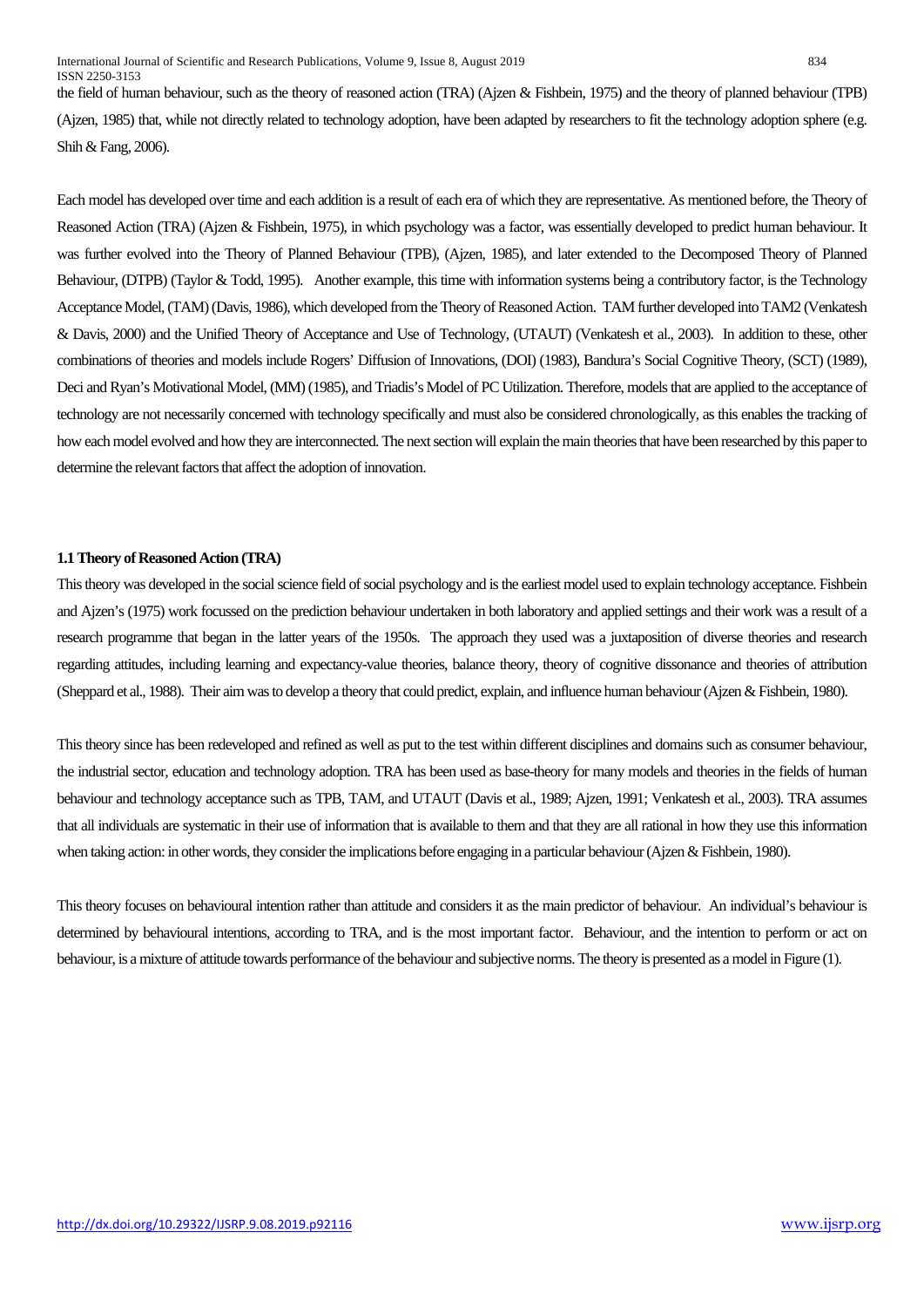

#### Source: Ajzen & Fishbein (1980, p.8)

To explain the main factors of TRA (behavioural intention, attitudes toward behaviour and subjective norms), theoretically Fishbein and Ajzen, (1980) defined behavioural intention as an indicator of a person's readiness to perform certain behaviour. Intention is considered to be the immediate antecedent of behaviour. According to the TRA, there are two determinants to behavioural intentions: personal or attitudinal factors and social or normative factors. Attitudes toward behaviour refers to the degree to which performance of behaviour is positively or negatively valued (Fishbein & Ajzen 1975). If an individual's beliefs and their attitude toward an object are known, then their behaviour and attitude can be predicted with accuracy and this has been demonstrated by Ajzen and Fishbein (1980).

In the same way that Subjective Norms refers to the way in which the social environment influences behaviour, so an individual perceives that the people who are important to them will decide if they should or should not act out the behaviour in question. General subjective norms are a result of expectations held by groups and individuals and of an individual's motivation to observe these expectations, according to TRA.

Across the studies and applications of TRA within the context of electronic banking solutions, some researchers have applied TRA to predict customers' adoption of such e-solutions in the banking sector (Al-Majali, 2011; Yousafzai et al., 2010; Shih & Fang, 2006). For example, Shih and Fang' study in 2006 showed results that the TRA explained 46% variance in behavioural intention while only 20% of variance in usage behaviour. However, Wan et al. (2005) claimed that adoption of online banking solutions cannot be clearly explained by TRA. Likewise, Yousafzai et al. (2010) claimed that TRA provided less accurate predictions of users' intention and adoption of online banking comparing with TAM and TPB models; it explained only 37% of variance in intention towards adoption of Internet banking.

There are several criticisms ofTRA from different perspectives. For example, Ajzen (1985) realised that TRA was restricted by correspondence, because action, target, context, timeframe and specificity must be in agreement with attitude and intention in order to predict behaviour (Sheppard et al., 1988). The assumption that behaviour is under conscious control is a limitation of the theory, therefore the theory cannot account for any behaviour that is not conscious, such as irrational decisions and habitual actions (Sheppard et al., 1988). Moreover, there are some doubts about the applicability of TRA to explain users' behaviour in the context of technology acceptance (Hale et al., 2002; Davis et al., 1989; Sheppard et al., 1988).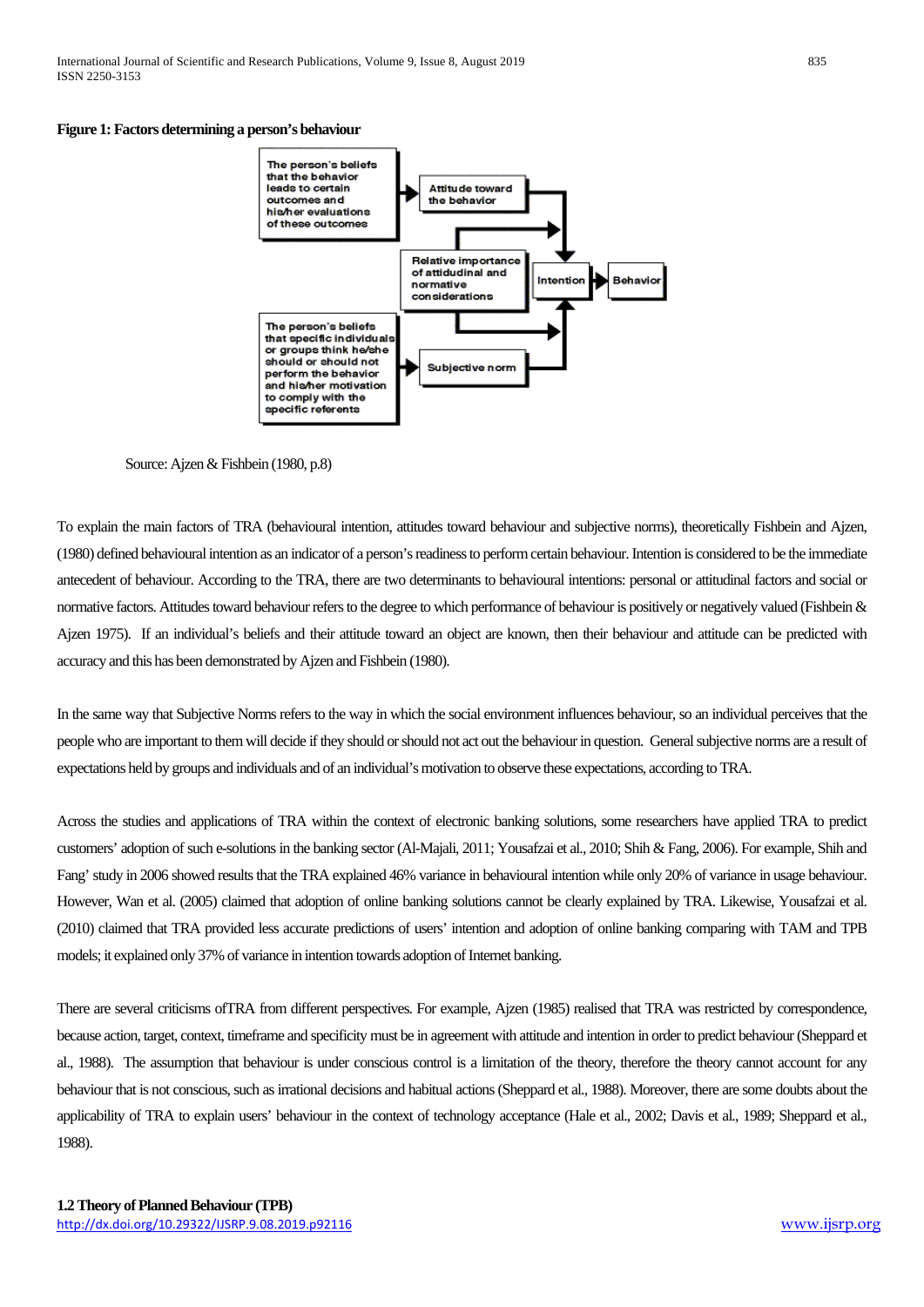Ajzen (1985) put forward the Theory of Planned Behaviour due to the shortcomings of TRA. Ajzen (1985) extended TRA by adding the construct of perceived behavioural control (PBC) as a key factor affects both of behavioural intention and actual behaviour. TPB considers unconscious behaviour that is out of an individual's control and differs from TRA due to the addition of PBC. PBC accounts for behaviour where individuals have less control over their actions in certain situations and includes variables according to the situation and the actions involved (Ajzen, 1991).

PBC is viewed in general as the perception of simplicity or difficulty to perform a particular behaviour by the individual, which interrelates with belief, intention, behaviour and attitude within the TPB and accordingly influences intention and behaviour (see Figure 2). Its effect can be either direct or interactive. When an individual has control over their behaviour then objectives are all that are needed to predict behaviour, as the TRA states. Ajzen (1991) also debates that in situations where there was a small variance in behaviour that PBC should be independently predictive. Intentions and PBC have equal relevance when foretelling behaviour, but in certain conditions one may have a greater importance over the other.

In order for an accurate prediction, certain conditions must be apparent. Firstly, compatibility must be met between the measures of intention, PBC, and the behaviour to be foretold. Secondly, PBC must be stable in addition to intentions remaining stable between assessment and the observation of behaviour. Changes in behaviour control and intentions can alter if events intervene. The third condition necessary to gain an accurate prediction is accuracy of behavioural control. PBC and the resultant prediction of behaviour from it should improve to the extent that perception of behavioural control realistically reflects actual control (Ajzen, 1991).

TPB examines the originators of attitude, subjective norms and PBC to predict and explain behaviour. It assumes behaviour is a function of beliefs and therefore those beliefs are relevant to that behaviour and are predominant causes of a person's intentions and actions, Figure (2) illustrates these main beliefs:



#### **Figure 2: Theory of Planned Behaviour**

Source: Aizen (2006)

Aizen (2006) summarises these originators as behavioural beliefs; in other words, they are assumed to influence an individual's attitude towards behaviour, and the idea that the behaviour will determine a set outcome becomes a subjective probability. In terms of research, only a small number of behavioural beliefs are accessible at a time, regardless of the fact that an individual may hold many beliefs regarding a particular behaviour.

<http://dx.doi.org/10.29322/IJSRP.9.08.2019.p92116> [www.ijsrp.org](http://ijsrp.org/) Normative beliefs are perceived behavioural expectations of important individuals or groups. When combined with motivation to comply with different referents it is assumed that this determines the subjective norm. Therefore, the incentive to conform to each referent contributes to the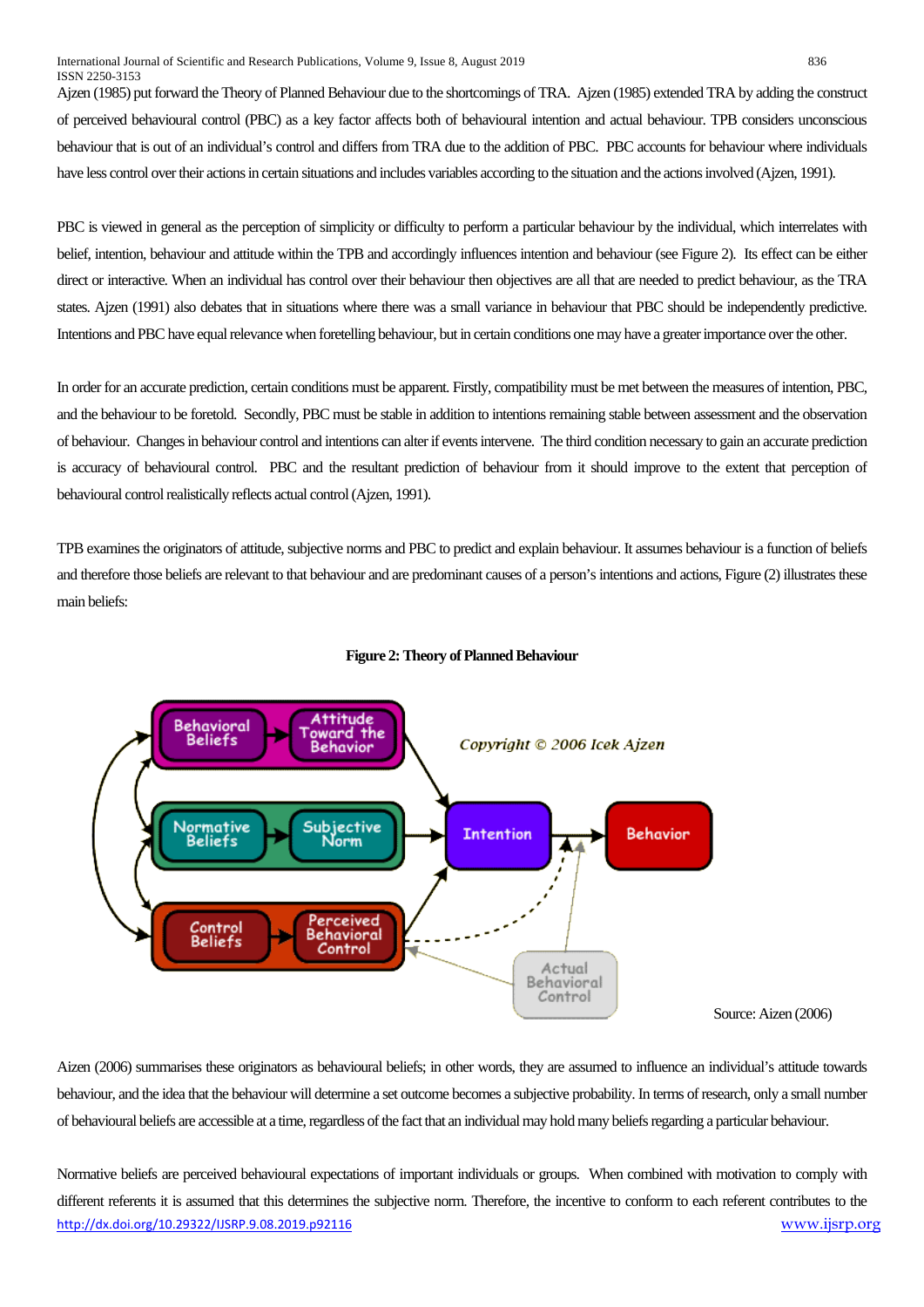subjective norm in direct proportion to the person's subjective probability as to whether they should or should not perform the behaviour in question. Control beliefs are the perceived presence of factors that may facilitate or impede performance of behaviour; each control factor enjoys a certain power. It is this recognised power that contributes to PBC and the amount contributed is determined by the factors that are present in a situation requiring certain behaviour.

Ajzen (2002) also recognises at the general level differences of self-efficiency and PBC and previous ambiguous mistakes of PBC in terms of being able to effectively interchange with self-efficacy. He also acknowledged the difference between self-efficacy and PBC at the general level and recognised the misleading effect of the previous use of PBC interchangeably with self-efficacy. Furthermore, he mentioned that perceived control over performance of behaviour should be the term used for perceived behavioural control, to avoid further misinterpretation. However, he did argue that Bandura's (1977) theory regarding self-efficacy belief is restricted to internal factors and he claimed that PBC in TPB refers to expectations an individual has of the ability to perform a behaviour as well as whether they have the required resources, both internal and external.

TPB has been adapted and extended by numerous studies to predict the individuals' behavioural intention and actual usage across different technological contexts including banking solutions (Al-Lozi and Papazafeiropoulou, 2012; Lee, 2009; Chen et al., 2009; Choudrie and Dwivedi, 2006). for example, Lee (2009) adapted a theory of planned behaviour to fit with a technology acceptance model (TAM) to explain the adoption of Internet banking, while Chen et al. (2009) proposed TPB alongside with the technology readiness and TAM in a unified combined model to predict the users' satisfaction and continual intention toward using self-service technology. TPB combined with the diffusion of innovation (DOI) model by Liao et al. (1999) in order to examine the users' intention to adopt different channels of online banking in Hong Kong, and they reported that TPB can predict the intention to adopt such technologies with high variance in explaining the behavioural intention.

Yousafzai et al. (2010), compared the prediction power of TPB to TAM, which revealed that TAM was able to predict the behavioural intention by 75% of variance, while TPB explained only 39% of variance to predict the behavioural intention to use Internet banking. Likewise, Shih and Fang (2004) argued that even supposing TPB was capable to sufficiently fit the observed data, the path coefficient analyses showed that the attitude had significant impact over the behavioural intention whereas individuals' behavioural intention was not significantly related with both PBC and subjective norm.

It must be noted that models such as TRA and TPB are not without criticism. Both TRA and TPB are criticised by Taylor and Todd (1995a). They state that both required certain behaviours to be displayed when individuals are motivated to perform them. However, this can be a problem when examining consumer adoption behaviour, in addition to the supposition that respondents share an identical belief structure when performing behaviour.

Armitage and Conner (2001) mentioned that despite of the advanced improvements of TPB to modify TRA by including PBC, such limitations have been raised due to the fact that the TBP excepted some important scopes such as personal, motivational and psychological scopes and related factors. As an examples of such related factors; moral obligation, self-identity, and habit are not comprehended by TPB, which could have crucial role in predicting the behavioural intention and actual behaviour (Bamberg et al., 2003; Armitage & Conner, 2001; Sparks et al., 1995; and Sparks and Shepphard, 1992).

Other examples of important factors they have not been encompassed in TPB (perceived risk, performance expectancy, perceived usefulness, perceived ease of use, intrinsic motivation, technology readiness,) which, sequentially, raised some concerns about the capability of TPB to provide clear understanding regarding the individual's behavioural intention and actual behaviour toward new innovations and technologies (Chen et al., 2009; Davis et al., 1992; Liao et al., 1999; Taylor and Todd, 1995a; Yousafzai et al., 2010; Venkatesh et al., 2012).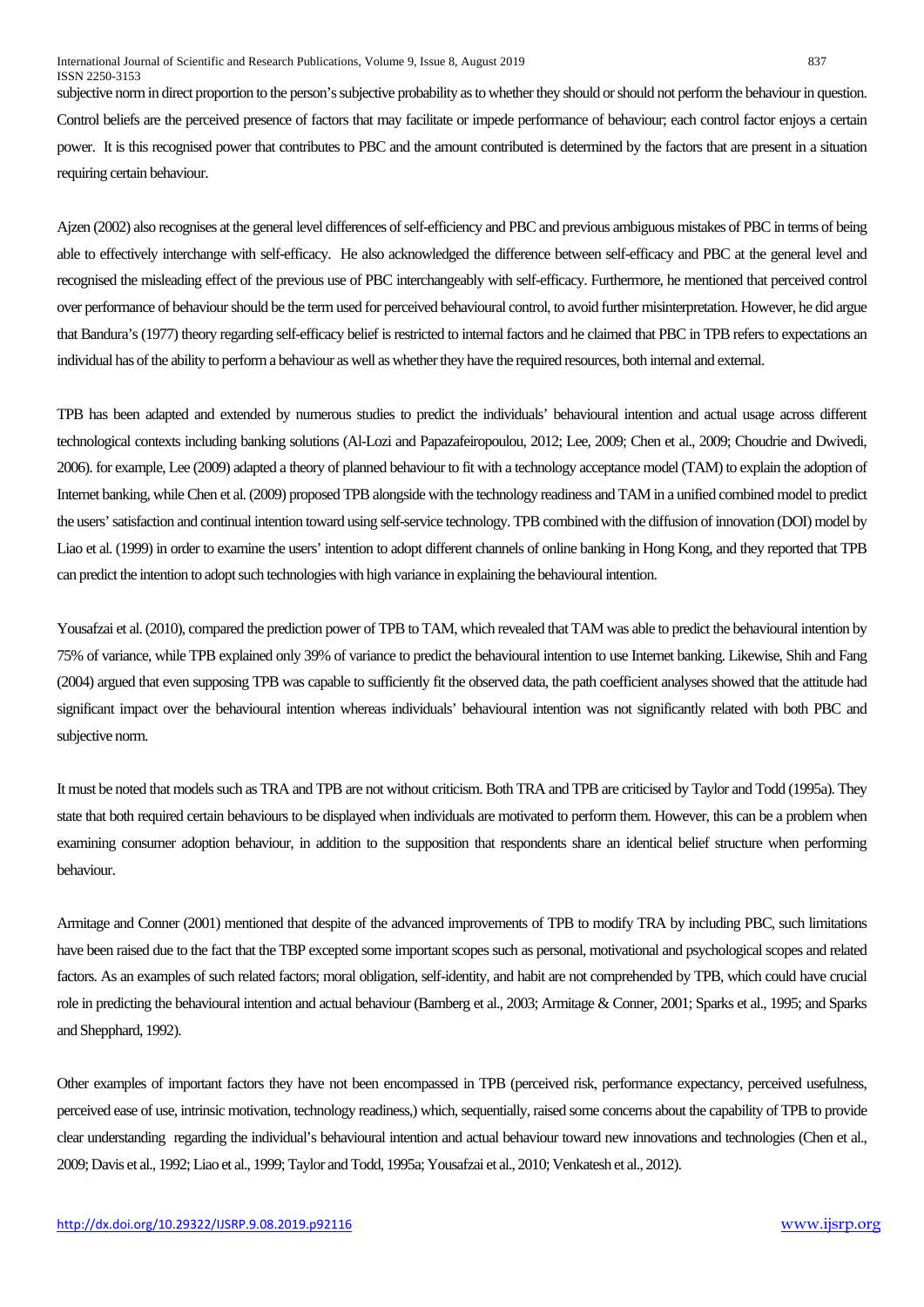Furthermore, a meta-analysis consisted of 185 researchers revealed that TPB usually explains 39% and 27% of variance to predict individuals' intention and actual behaviour respectively which considered as a small percentage of variance (Armitage & Conner, 2001).

#### **1.3 The Decomposed Theory of Planned Behaviour (DTPB)**

Taylor and Todd (1995a) anatomised the structure the TPB and specifically the part beliefs factors (behavioural beliefs, Normative beliefs and Control beliefs) to improve the explanation power of the TPB to predict customer's behavioural intention and actual behaviour towards a new system. Therefore, Taylor and Todd (1995a) introduced a decomposed model of TPB which is called DTPB as depicted in (Figure 3). Precisely, Taylor and Todd (1995a) itemised the behavioural beliefs into (relative advantage, complexity, and compatibility) and they hypothesised this new attitudinal belief dimension based on the innovation diffusion literature (Rogers, 1983).

With respect to normative beliefs, Taylor and Todd (1995a) suggested the normative influences to be the main factor to determine the normative belief over the subjective norms. Regarding to control beliefs, Taylor and Todd (1995a) classified this factor into: internal factors which is (selfefficacy) (Triandis, 1980) and external factors which is (facilitating conditions) (Bandura, 1982). Taylor and Todd's intention in this study was to take TRA, TPB and DTPB and examine their abilities to predict consumer behaviour and assess how appropriate each model was. They found that TRA and TPB were both capable, providing each model was used in its totality.

They were able to prove this using the structural equation model. However, they also found that whilst these two models were able to predict consumer behaviour, the decomposed model had advantages and was able to predict behaviour and explain the behaviour in a better way. As a result, DTPB was advocated as a better model if changes were required to marketing strategies or system designs by managers who wanted to change certain behaviours. Regarding to results of Taylor and Todd (1995a), DTPB shows better prediction power to user's adoption behaviour than TRA and TPB. Later TPB decomposed again by or disintegrated by Taylor and Todd (1995b) to create new model after combination of TPB and TAM.

It was coalesced due to the predictable nature of TPB and the constructs of TAM, which are perceived usefulness and ease of use. The model was developed by Taylor and Todd (1995a) and their intention was to break down or 'decompose' the concepts of TPB to include concepts from Diffusions of Innovation (DOI). Attitude, according to them, becomes decomposed to merge and include perceived usefulness, perceived ease of use and compatibility. They suggest that through decomposing TPB other components could be expanded. For example, included in the normative belief structure are the influences of peers and superiors, the control belief structure holds self-efficiency and the facilitating conditions of resources and technology as a core theme. The decomposition of TPB is shown in Figure 3.4.

**Figure 3.3: Theory of Planned Behaviour with beliefs decomposed.**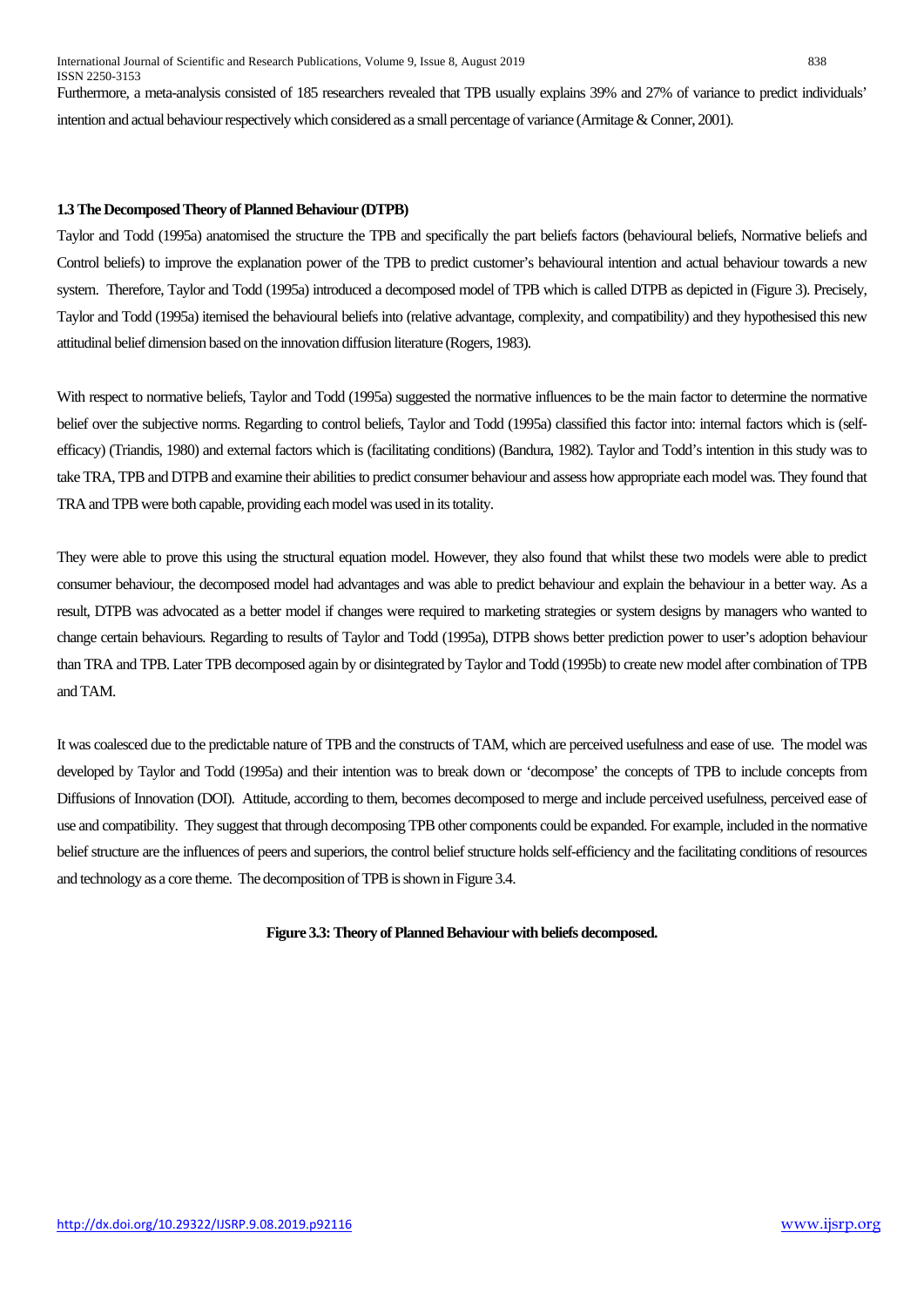

Source: Taylor and Todd (1995a)

Taylor and Todd (1995b) compiled a field study over twelve weeks with business school students. It was a comparative study concerned with the contribution of the models TAM, TPB and DTPB in relation to understanding IT usage (see Figure 6 for the decomposed version of TPB that Taylor & Todd used). In order to measure the attitude concepts of TPB they combined the DOI and TAM variables. They found with all models that measurements of constructs were similar; therefore, analysis reporting was compiled in identical formats for each model.

All three models were compatible for a comparative study as their ability to clarify IT usage was suitable with regards to statistical measurements that fitted the bill for assessing the data. However, DTPB had an advantage in terms of its ability to predict in comparison to TPB and TAM. Moreover, TPB had a better explanatory power that TAM in its original and decomposed forms when behavioural intention was measured. There were several factors that initiated Taylor and Todd (1995b) to come to this conclusion; firstly, the study and conclusion of decomposing SN to peer and supervisor influence was included through a number of theoretical based belief concepts, including PBC and the efficiency and resource features for this. Secondly in previous comparative studies shared constructs had not been measured in the same way across all three models.

**Figure 3.4: Theory of Planned Behaviour decomposed.**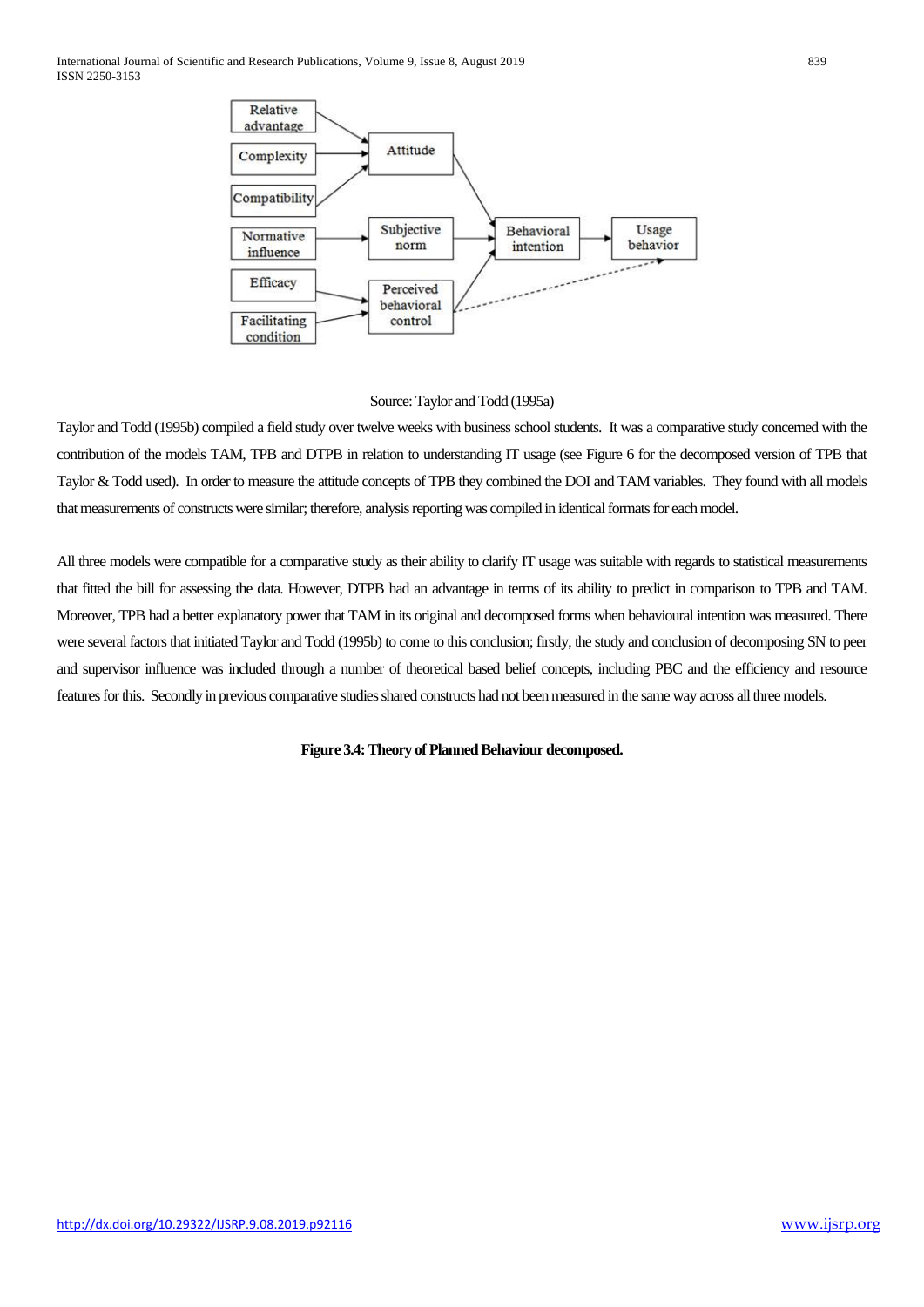

Source: Taylor and Todd (1995b)

Due to the additions of DTPB the model is far more multifaceted and intricate than TPB, for instance. However, through the decomposition of the belief structure the BI model's power as an explanatory model increased. In the comparative study of DTPB and TAM both behaviour intention and the behaviour surrounding IT usage were able to be identified and explained due to the specific concepts within both models. Diagnostic value for managers was found by Taylor and Todd (1995b) to be better explained with the decomposed TPB model due to its belief structures being unidimensional. However, Taylor and Todd (1995b) criticised the DTPB as it is more complicated than TAM, which is comprised of eleven constructs comparing to Davis' (1989) model that consists of five constructs.

There are some of previous studies have used DTPB to explain the customers' behavioural intention and usage of such self-service technologies. For example, Shih and Fang (2004) reported in their study about the adoption of Internet banking that DTPB explained a 66% of variance in behavioural intention towards using such technology which is higher than the variance that given by both of TRA and TPB.

### **1.4 Technology Acceptance Model (TAM)**

Davis et al. (1989) developed the Technology Acceptance Model, which was based on the Theory of Reasoned Action. It was developed in order to discover what influences cause people to accept or reject an information technology (Figure 3.3). Davis suggests the most significant individual beliefs about using an information technology are perceived usefulness and perceived ease of use. Perceived usefulness (PU) is defined as "the degree to which a person believes that using a particular system would enhance his or her job performance" (p. 320).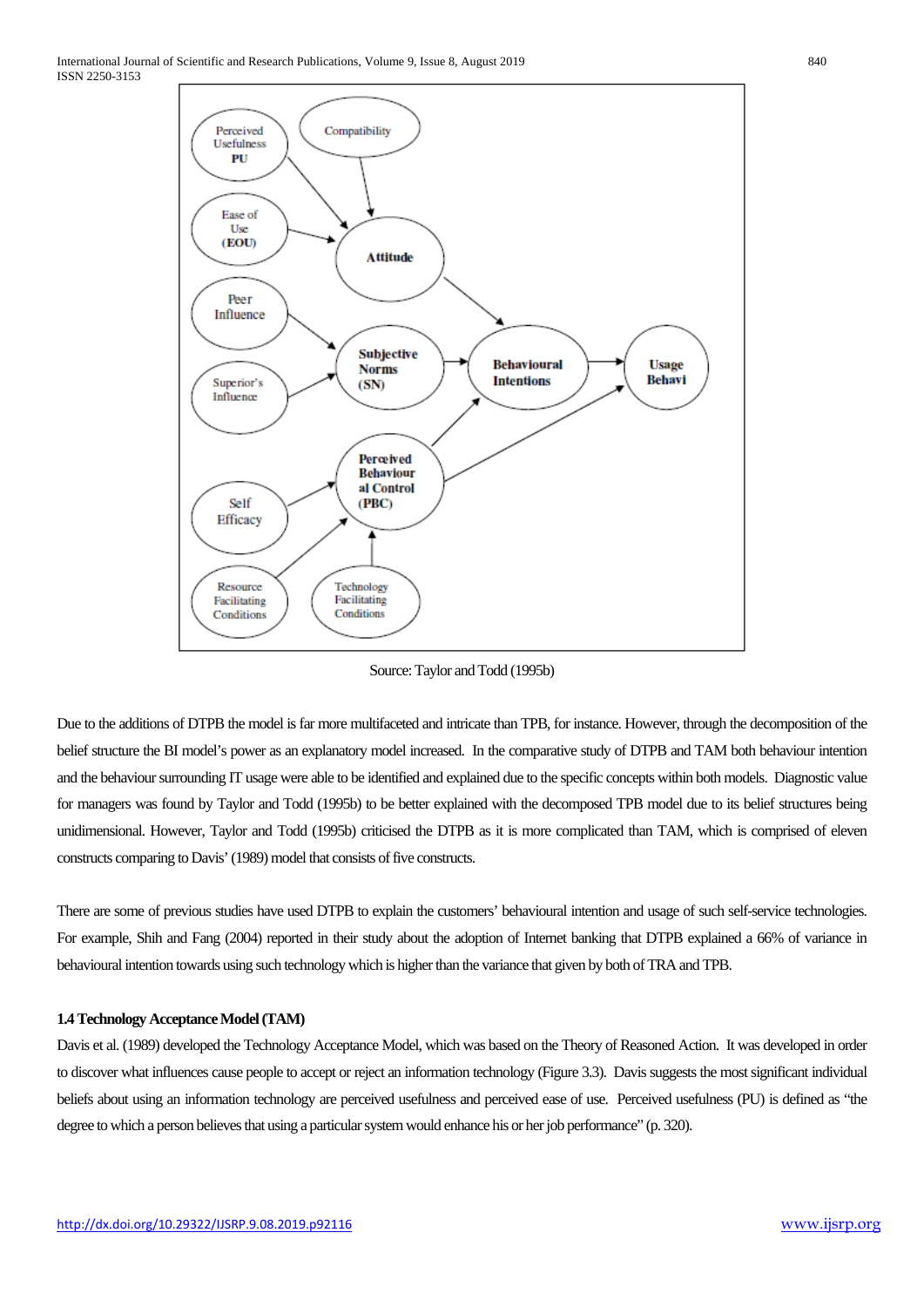The definition of perceived usefulness is based on the expectancy-value model underlying the Theory of Reasoned Action. Perceived ease of use (PEOU) is defined as "the degree to which a person believes that using a particular system would be free of effort" (p. 320). Accordingly, these two behavioural beliefs lead to individual behaviour intention (BI) and actual behaviour. He found that PU was the strongest predictor of an individual's intention to use an information technology.





Source: Davis et al. (1989)

TAM does not include TRA's subjective norms (SN) as a determinant of Behavioural Intention (BI). Figure 3.3 demonstrates the original theoretical conceptualisation of TAM, including the attitude construct. However, regarding to empirical evidence, the last version of TAM model exempted the attitude construct because it's weak mediating effect between PEOU and behavioural intention and the relation between PU and BI seemed more significant (Davis et al., 1989). TAM hypothesises that PU is influenced by PEOU because, the ease of the use of particular technology makes it more useful (Davis et al., 1989). In accordance with TRA, TAM model proposes that the influence of external factors on BI is mediated by PU and PEOU.

Within this model the set of variables such as design characteristics, objective system, computer self-efficacy, user involvement in design, training, and the nature of the implementation process are all external variables (Davis, 1996). However, as TAM evolution progressed with new variables were emerged, for example: compatibility, computer anxiety, system quality, enjoyment, experience and computing support (Lee et al., 2003). These are the most referenced variables that affect PU, PEOU, BI and B.

The relationship between the four main variables and TAM is conjectured as using PU as a dependent variable that affects BI directly and also as an independent as it is anticipated by PEOU. The amount of time, how frequently and actual amounts of usage and diversity of usage are all used to measure actual Use or Behaviour.

TAM considered as one of the most used and acceptable models within the field of technology acceptance (Eriksson et al., 2005; Venkatesh et al., 2003; Davis and Venkatesh, 1996). By 2010, report published by Google scholar showed that 7,714 citations have been referred for the original TAM model (Bradley, 2012). As mentioned before there is a continual evolution on the TAM model over the last decade. Wixom and Todd (2005) has seen the evolution of TAM from its original status, and they explained how TAM has extended through three perspectives. Firstly, the extended model included features from other models; for example, SN and PBC from TPB. The second extension saw the introduction of additional or alternative beliefs.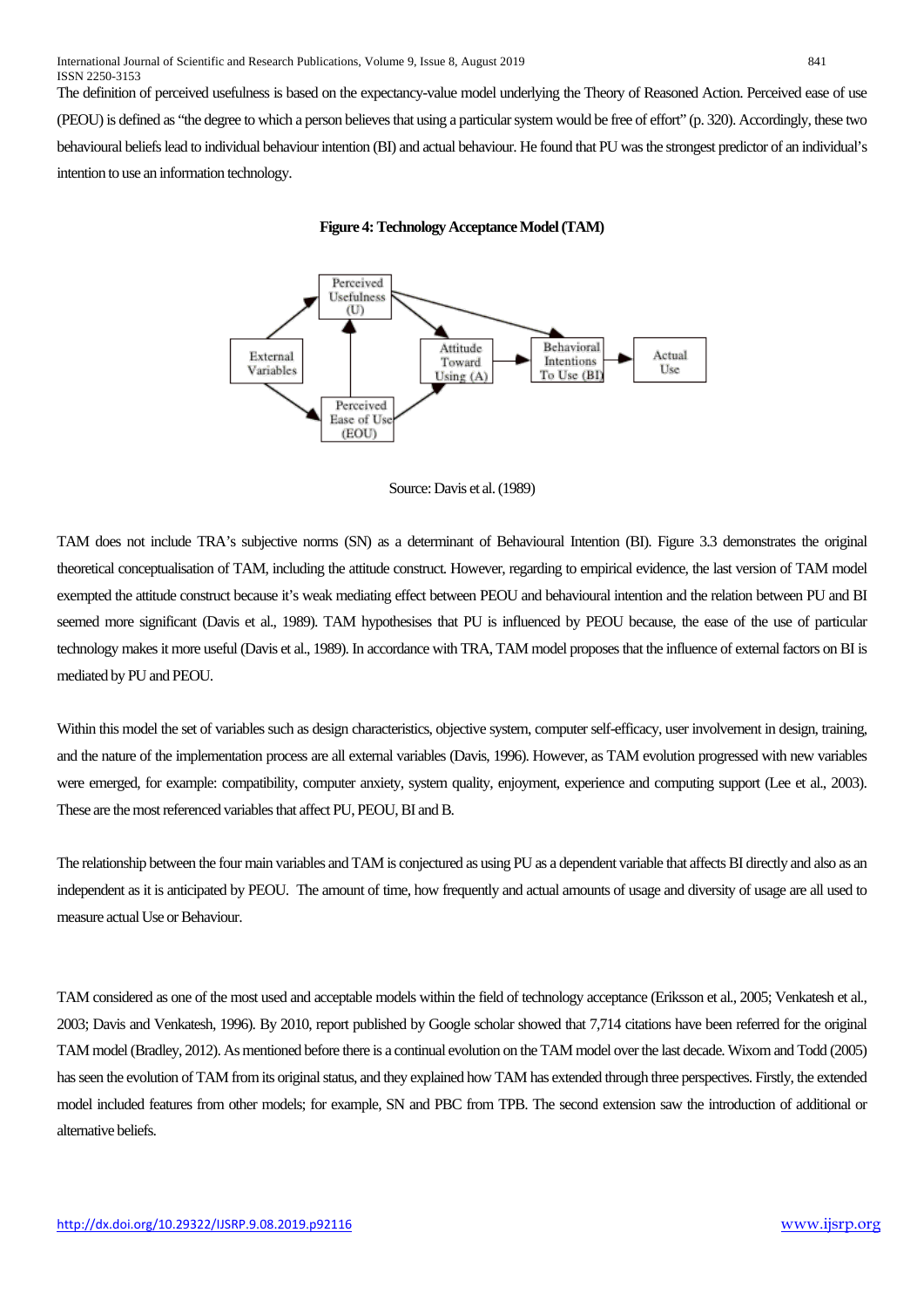Most of these derived from the diffusion of innovation theory and included ideas such as compatibility, trialability, or visibility. The third extension examined PEOU and PU and the external variables that affected them, such as demographic characteristics and personality traits.

This model has progressed among three main phases of development: adoption, validation and extension (Han, 2003). TAM being tested through some simple information systems or technologies such as Fax database systems, Word, Excel, Emails, voice mail, also it has been tested among such technologies that related to internet applications, for example: World Wide web (www) services, online services, E-libraries (Han, 2003).

Davis et al. (1989) compared the TRA with the TAM over two time periods: the first immediately after their introduction, and the second 14 days later. The study was with MBA students and word processors. The result was that the objectives of the users were explained by the TAM better than the TRA. The TAM has been validated by many studies, for example, Adams et al. (1992) extended the Davis's (1989) study through the twofactor model PU and PEOU. Two communication systems, email and voice mail, were examined in ten varying organisations. Study one had 118 users and in study two 73 students were monitored using Lotus1-2-3, WordPerfect, and Harvard Graphics systems.

Venkatesh (2000) worked on a recommended control and adjustment based model as another extension in order to investigate the causes of PEOU in relation to a particular system. His model recommended a set of anchors, including: emotion conceptualised as computer anxiety; intrinsic motivation conceptualised as computer playfulness; and control processes (internal and external) conceptualised as computer efficacy; and facilitating conditions. The model was tested over three months in three organisations using three measurements. The anchors influenced early PEOU; however, with increased experience individuals were seen to change their PEOU concerning the system. Sixty per cent of the variance in PEOU was explained to be as a result of the proposed model of causes of PEOU after the study.

This implied that system specific PEOU are mainly individual difference variables and characteristics of situations that get stronger with understanding. Three years later, in 2003, Venkatesh et al. developed a model that combined all eight models used to explain technology acceptance behaviour. They called the new model the Unified Theory of Acceptance and Use of Technology (UTAUT) and this is will be discussed later in this section.

However, PEOU e and PU individually does not have the ability to clearly explain the individual's intention and such actual behaviours to adopt the technology (Lee et al., 2011; Kim and Forsythe, 2009; Eriksson and Nilsson, 2007; Agrawal and Prasad, 1999; Legris et al., 2003; Lu et al., 2009; Schwarz and Chin, 2007). Hence, the TAM has been extended by adding new factors such as perceived risk (Curran and Meuter, 2005), trust (Eriksson et al., 2005) and quality of Internet connection, perceived enjoyment, privacy and security (Pikkarainen et al., 2004). Al-Somali et al. (2009) extended TAM model by including social influences, resistance to change, quality, trust, awareness, and self-efficacy.

Sun and Zhang (2006) looked at fifty-five different articles and determined two deficiencies in TAM studies: firstly, the explanatory power of the model and secondly the inconsistent relationship among constructs. The data they deduced from the articles highlighted susceptibility of TAM's explanatory power from two viewpoints. One was that sixty per cent of the data did not explanatory power of the model (Sun & Zhang. 2003; Venkatesh et al., 2003), and the second concerned the amount of variations used to explain the different methods used.

The studies also failed to represent the workplace; field studies were cross-sectional and were those that took part in the experiment were mainly students (Sun & Zhang, 2003). From the starting point of the introduction of technology to actual usage opinions change, so these limitations within the studies highlighted the need for these types of technology acceptance findings to be a longitudinal process. TAM was shown to be a vigorous model in some studies whilst in others it was highlighted as being weak; as a result, variable patterns emerged from the studies. For instance, there were discrepancies on how opinion and behaviour intentions were affected by PEOU.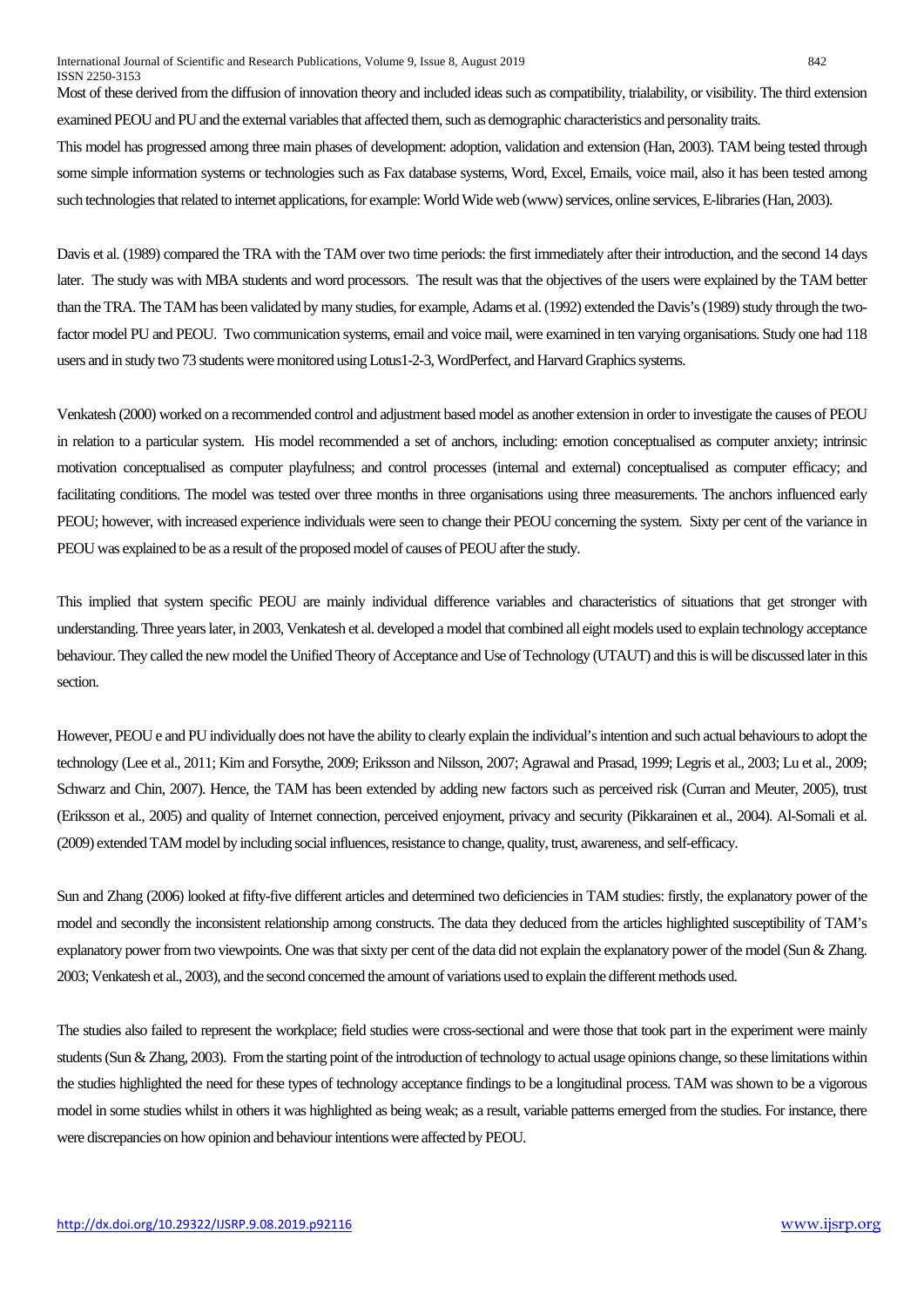The type of users also affected the relationship between PEOU and PU and whilst this relationship was considered in most studies, the differences between users were ascribed as exceptional because the effect of PEOU on PU was lesslikely with the most experienced users. Limitations such as a single information system, one organisation or a certain demographic group, a singular study, and not amalgamating tasks were all cited in the meta-analysis completed by Lee et al. (2003). After reviewing the Tam's literature, it is obvious that this model tailored to predict the behavioural intention and the actual behaviour from sole dimension,which is the employee perspective, and excluded the other scopes such as customers and users of other technologies.

### **1.5 Diffusion of Innovation Theory (DOI)**

There was a need to understand how society accepts or does not accept innovation (Rogers, 2003), which inspired Rogers to establish the Diffusion of Innovation Theory (DOI) in 1962. This is considered one of the most important theories in the field of sociology and has been used within many innovations and inventions in different disciplines to evaluate their spread among the surrounded social system (Rogers, 2003). Rogers (2003, p.11) defined diffusion as "the process by which an innovation is communicated through certain channels over a time among members of the social system."

The adoption of a particular innovation is described as: "the process through which an organisation passes from first knowledge of an innovation, to forming an attitude towards the innovation, to a decision to adopt or reject, to implementation of the new idea" (Rogers 1983, p.21). Rogers (1995) also posited that the awareness of the innovation's features has an influence on the users' behavioural intention toward adopting the technology. According to Rogers (2003) oversimplification of previous research studies has led to incorrect analysis. He justifies this through stating that previous research has focussed on the differences between people, the users of innovations, as opposed to the differences between innovations.

According to Rogers (2003) there was a need for a classification structure of the perceived attributes to innovation that could be applied to all studies. However, he also noted and stressed the importance of the development of measures of perceived attributes to be individualised to each study as opposed to any prior investigations' scales of measurement. This would in turn affect the rate of innovation adoption, as instead of the perceived perceptions of an innovation belonging to experts; it would be an individual's perception of the attributes that would have influence on adoption.

Based on the DOI, there are five perceived attributes of an innovation hypnotized to predict the adoption of innovation, as explained in figure 3.6 (Rogers, 2003). According to Rogers, these attributes have the ability to explain 49 to 87 percent of variance in predicting the rate of adoption of innovations. The first of these attributes is relative advantage, which is the scale of perceived attributes of an innovation that displaces another. The second is compatibility, how an innovation is perceived to be well-matched with the values, experience and the needs of the prospective adopters. The third is complexity, how difficult an innovation is perceived to be to understand and use. Trial ability is the fourth perceived attribute, in other words how can an innovation be experimented with on a trial basis before entering into full adoption. Finally, observability or how visible are the results of the innovation. These five attributes are interlinked whilst being individually distinct of each other.

#### **Figure 5: Diffusion of innovation theory**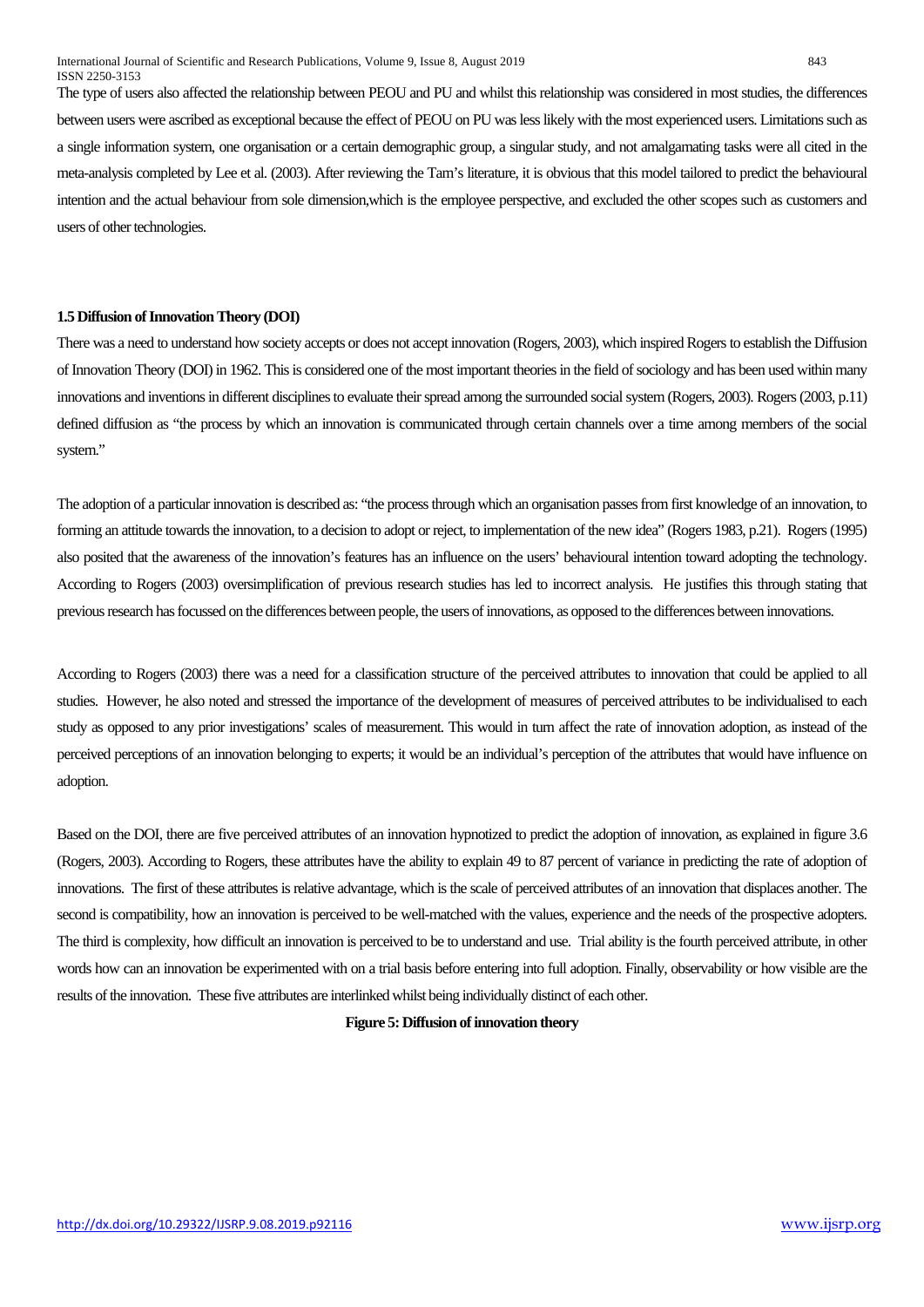

Source: (Rogers, 2003).

The attributes discussed above have been central to much of both empirical and theoretical research through applying or examining the DOI and its validity to predict adoption in terms of technology acceptance (Oni and Papazafeiropoulou, 2012). For example, Tornatzy and Klein (1982) conducted a meta-analysis of 75 studies, they reviewed the characteristics of innovation and theories that were able to predict the adoption of innovations. In the articles they reviewed there were ten innovation attributes that appeared most frequently. The ten included Rogers' five but in addition were: cost, communicability, divisibility, profitability, and social approval. The study resulted in the suggestion that to clearly establish that perceived characteristics of an innovation are consistently related to innovation adoption and the implementation of any given innovation that measurement of various attributes had to be improved.

Karahanna et al. (1999) developed a theoretical framework that encompassed the DOI and other attitude-related theories to examine both beliefs and attitudes across pre/post adoption stages.

They provided empirical examination to explain the effects of some innovations' attributes on actual behaviour. They modified Roger's model by replacing the PU with relative advantage and PEOU with complexity. Another application of the DOI was in the model developed by Gerrard and Cunningham (2003), which combined the risk within the DOI to predict the adoption of Internet banking services by Singaporean banks' customers. In the same context, Liao et al. (1999) mixed some extracted constructs from the DOI and TPB to examine the adoption of Internet banking services in Hong Kong.

Despite of the adoption of applying the DOI to predict the acceptance of innovation in some literature, it also has been criticised in some quarters. For example, Wolfe (1994) claimed that DOIassumes that a single model is able to predict the adoption of diverse types of innovations among different kinds of individuals and contexts. Downs and Mohr (1976) debated that such important detailsas those related to the required cost and special facilities have been disregarded by the DOI. Additionally, Rogers (1976) criticised The DOI as disregarding social factors, such as how a social system could affect or foster the adoption of new innovations.

Despite the different disciplines that TAM and DOI came from there are similarities in the two theories, suggesting that they complement each other (Chen et al., 2002). The PU concept in TAM is considered to be the advantage attribute of an innovation. It is also considered that the complexity attribute has similarities with PEOU within TAM. Social cognitive theory (SCT) is discussed in the next section. SCT in this instance is reliant on concepts introduced by Rogers (2003) focussing on creating changes in individual behaviour.

### **1.6 The Social Cognitive Theory (SCT)**

Social Learning Theory (SLT) developed in 1941 by Miller and Dollard is the basis of social cognitive theory (SCT), which is considered as the offspring of SLT. SLT has been modified over time and one such author of SLT is Albert Bandura, who introduced the concept of Vicarious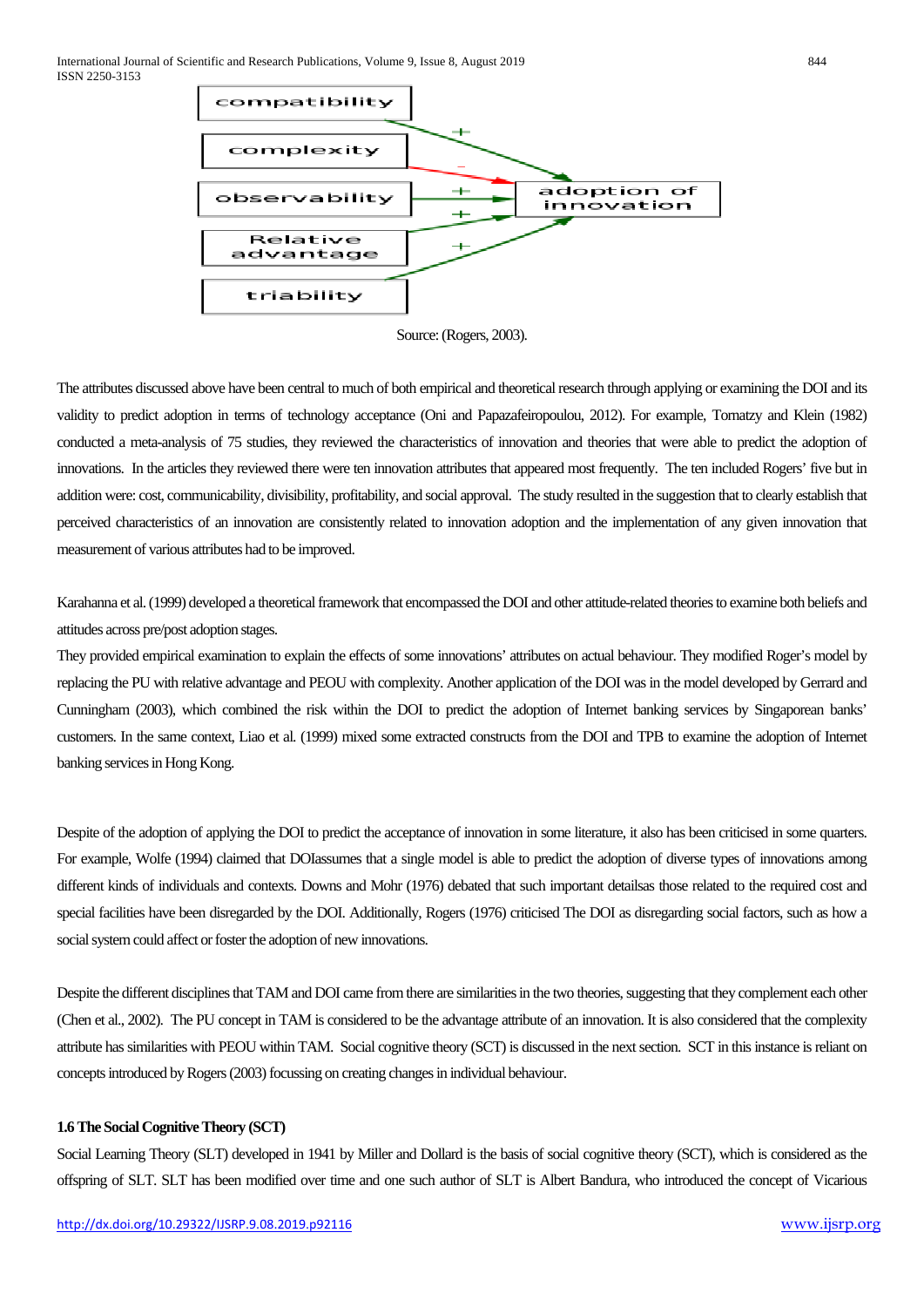learning as a form of social learning. He is recognised as the first to lead on the development of cognitive SLT. Bandura renamed his variant of SLT as Social Cognitive Theory (SCT) (Brown, 1999).SCT assumes that the way individuals learn is influenced by their thoughts, feelings, and the environmental factors around them (Bandura et al., 1977). SCT focuses mainly on how social learning affects human behaviour and has been widely applied and examined in term of human behaviour by many studies (Bandura, 1986).Furthermore, SCT is often considered a very powerful theory of human behaviour (Beekens, 2011).

SCT has been developed based on 'reciprocal determinism', which means mutual interactions. SCT theorizesthere are three main factors: environmental factors, personal factors, and behaviour, as shown in Figure 3.7 (Bandura, 1986).In SCT Bandura introduced concepts such as reciprocal determinants, self-efficacy, as well as his idea that temporal variation (time lapse) could occur between cause and effect. He noted that there was analysis of learning through one's own behaviour before Miller & Dollard's 1941 study on behaviourism, and that finding a connection through reward and punishment systems as well as stimulus and response enabled an explanation mechanism.

The key features of SCT are as follows: Reciprocal Determinism states that human behaviour results from a triadic, dynamic, and reciprocal interaction of environment and also personal factors. Some influences are stronger than others, as argued by Bandura. He also claims that interaction differs between individuals and also is dependent on the situation (Pajares, 2002). Biological properties such as gender and ethnicity influence personal factors and behaviour; therefore, behaviour will differ between groups and individuals and is dependent on expectations, belief, selfperception and so on.







Which environmental influences are accessed is determined by behaviour and vice versa; therefore, the environment influences which behaviour is displayed and developed (Bandura, 1989). For instance, physical structures and social influences in an environment both play a part in developing expectations, beliefs and cognitive capabilities.

Another key feature of SCT is Vicarious Capacity. This involves learning through experience or studying others people's learning ideas in order to develop beliefs about behaviours without needing to display them. This has many advantages, including time management and avoiding mistakes, as experience is gained through observation; therefore, there is no need for trial and error. New patterns of behaviour, cognitive competences and rules regarding new behaviours as well as self-evaluation and standards concerning judgements are all learning models, as stated by Bandura (1989).When it comes to studying individual behaviour SCT is considered a worthy model and is also validated (Igbaria & Iivari, 1995; Compeau & Higgins, 1995a).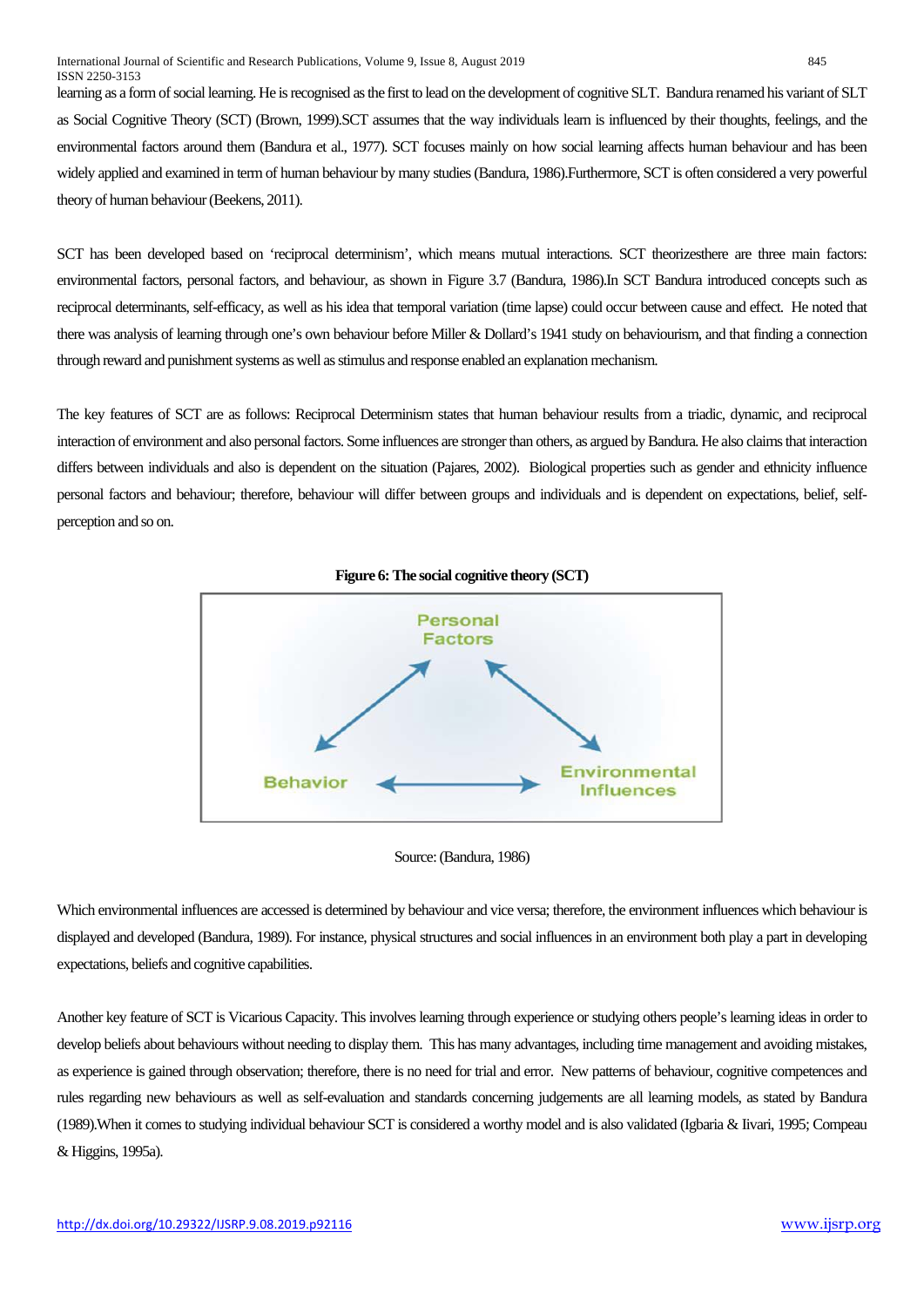#### International Journal of Scientific and Research Publications, Volume 9, Issue 8, August 2019 846 ISSN 2250-3153

Self-efficacy judgement has been researched in how it encourages or dissuades particular behaviours concerning adoption of technologies, especially in the IS/IT field. Compeau and Higgins (1995a) completed a pragmatic study to measure and validate the influence of computer selfefficacy. They explained that self-efficacy has three interdependent but separately distinctive dimensions. Firstly, magnitude, referring to the level of a task one is able to complete; for example, the higher the magnitude a person believes they have, the more complex a task can be completed.

The second dimension is strength. Self-efficiency strength concerns an individuals' judgement on their own efficiency; for instance, the higher the self-efficiency strength the ore difficult the problems will be faced and solved. However, self-efficiency strength can lead to frustration and not being able to solve an issue. This gives an indication that perceptions of self-efficacy can limit individuals in certain situations whilst others will thrive. Therefore, different behaviours will be displayed. Self-efficacy and its factors were added to TAM by Igbaria & Iivari (1995) asaffecting computer anxiety, TAM constructs (PEOU & PU), and usage of computer technology. The results concluded with other research showed high internal consistency of PEOU & PU measures. The results also reinforced SCT perspective of computing behaviour concerning beliefs and behaviours surrounding self-efficiency and supported Bandura's (1986) conjecture of experience as the most influential determinant of self-efficacy.

There are some The Connexions between SCT and DOI Theory, in reference to Rogers Diffusion of Innovation Theory a chapter on the integration of social cognitive theory and social diffusion theory was written by Bandura in 2006.He states: "Social cognitive theory distinguishes among three separable components in the social diffusion of innovation. This triadic model includes the determinants and mechanisms governing the acquisition of knowledge and skills concerning the innovation; adoption of that innovation in practice; and the social networks through which innovations are promulgated and supported" (Bandura 2006, p 119).The process of social diffusion is varying because, according to Bandura, how knowledge is gained is through advances in communication technologies. Ideas, values and behaviours are now globalised and electronic media has seen observational learning increase as a key tool in innovation diffusion, especially when it was in its infant stages.

#### **1.7 The Model of PC Utilization (MPCU)**

Triandis (1979) developed a framework to highlight variables that trigger behaviour. He was enthused to do so as there was a lack of agreement amongst disciplines. His framework was relevant for research in all cultures as it contained variables that were general and conceptual. He said that people were influenced by behaviour that had objective consequences stating that perceived consequences were affected by reinforcement twofold. Firstly, because a behaviour has consequences, it alters the perceived probabilities of the said behaviour and secondly the value of the probabilities alters. Within the framework habit, facilitating conditions and prior experience as well as cultural variables are also determinants that have an effect on behaviour and behavioural intentions.

Behaviour has consequences, some of which are only perceived by the individual. Triandis made a distinction between perceived and actual consequences stating the perceived are predictable outcomes whilst actual consequence result after a behaviour has been actioned and can be either desirable or undesirable.Triandis claims that the behaviour-consequence reinforcement sequence is susceptible to changes in what the perceived consequences are and the value they hold, with values being interrelated with a given situation and being open to interpretation with regards to consequence.

A person is more likely to connect with behaviour-consequence when consequence is unanticipated. Education, access to resources and complexity of culture are all aspects of the framework that ad the development of behaviour. Triandis (1979) stated that the determinants of behaviour are the attributes of ecology culture-society that determine the attributes of the individual and that attitudes and the values placed on behaviours change in respect of the consequences of a behaviour. Based on Triandis' theory of human behaviour, Thompson et al. (1991) developed a model to predict the actual behaviour to use personal computers. According to Thompson et al. (1991) make up this model as seen in figure 3.8 of six constructs which are: job-fit,social factors, complexity, facilitating conditions, affect towards use, and long-term consequences. Thompson et al.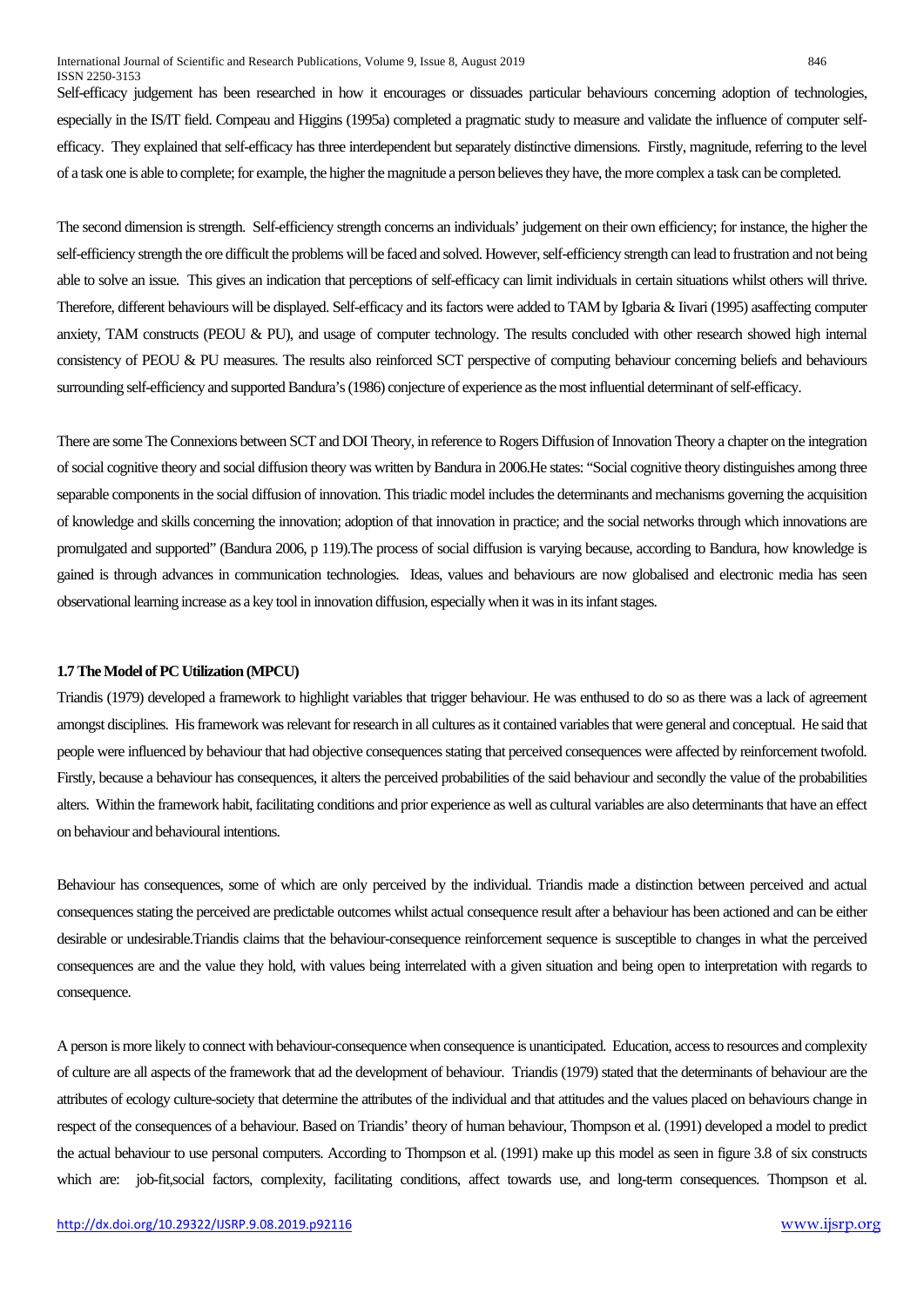(1991)theorised a direct relation between individual effect and usage ofPC, he assumed that the individual's effect, feeling, or emotion has a direct impact on the usage of PC. Thompson et al. (1991) further proposed the facilitating conditions as a crucial factor to determine the actual usage, which means the required resources and facilities such as the infrastructure, technical support and training to achieve successful use of a particular system.



#### **Figure 7: the model of PC Utilization MPCU**

Source: Thompson et al. (1991)

Chang and Cheung (2001) proposed a model based upon Triandis' model targeting the users of internet (www). They replaced the usage with behavioural intention, as they believed that the behaviour is result of the intention.

#### **1.8 The Motivational Model (MM)**

Many of studies in the field of human behaviour consider motivational factors as main determinants among different contexts of individual behaviour (Davis et al., 1992; Vallerand, 1997). There are many theories based on motivation, Deci and Ryan (1985) Self-Determination Theory (SDT) posits that experience of choice is implicated in self-determination. Deci et al. (1991) asserted that STD was able to distinguish between intentional regulation and self-determination and that this set apart SDT from other theories. Actions are controlled, they claimed, when compelled by internal or external forces, whereas motivational actions are set apart as being self-determined as the individual endorses them. Which led to divide the motivational factors into two main classifications: intrinsic motivation and extrinsic motivation (Davis et al., 1992; Vallerand, 1997). Intrinsic motivation as defined by Vallerand (1997) is related to internal or intangible rewarding such as the feeling of pleasure or enjoyment, which affect the individuals' behaviour regardless of the expected outcomes of such performance.

In contrast, extrinsic motivation relates to tangential incentives or rewards that motivate the individuals to behave in order to gain prised outcomes such as time saving, and job efficiency (Davis et al., 1992).The difference between being intrinsically motivated and extrinsically motivated and the behaviours they create is that the first involves gaining satisfaction from engaging in a behaviour without any material gain, whereas extrinsically motivated behaviours are actioned as a means to an end, a necessity not through choice (Vallerand and Bissonnette, 1992). In terms of technology acceptance, Davis, Bagozzi and Warshaw (1992) tested the motivational model of technology acceptance. They found that extrinsic and intrinsic motivations were at the forefront of intentional behaviour regarding technology usage. The study was concerned with the use of computers in the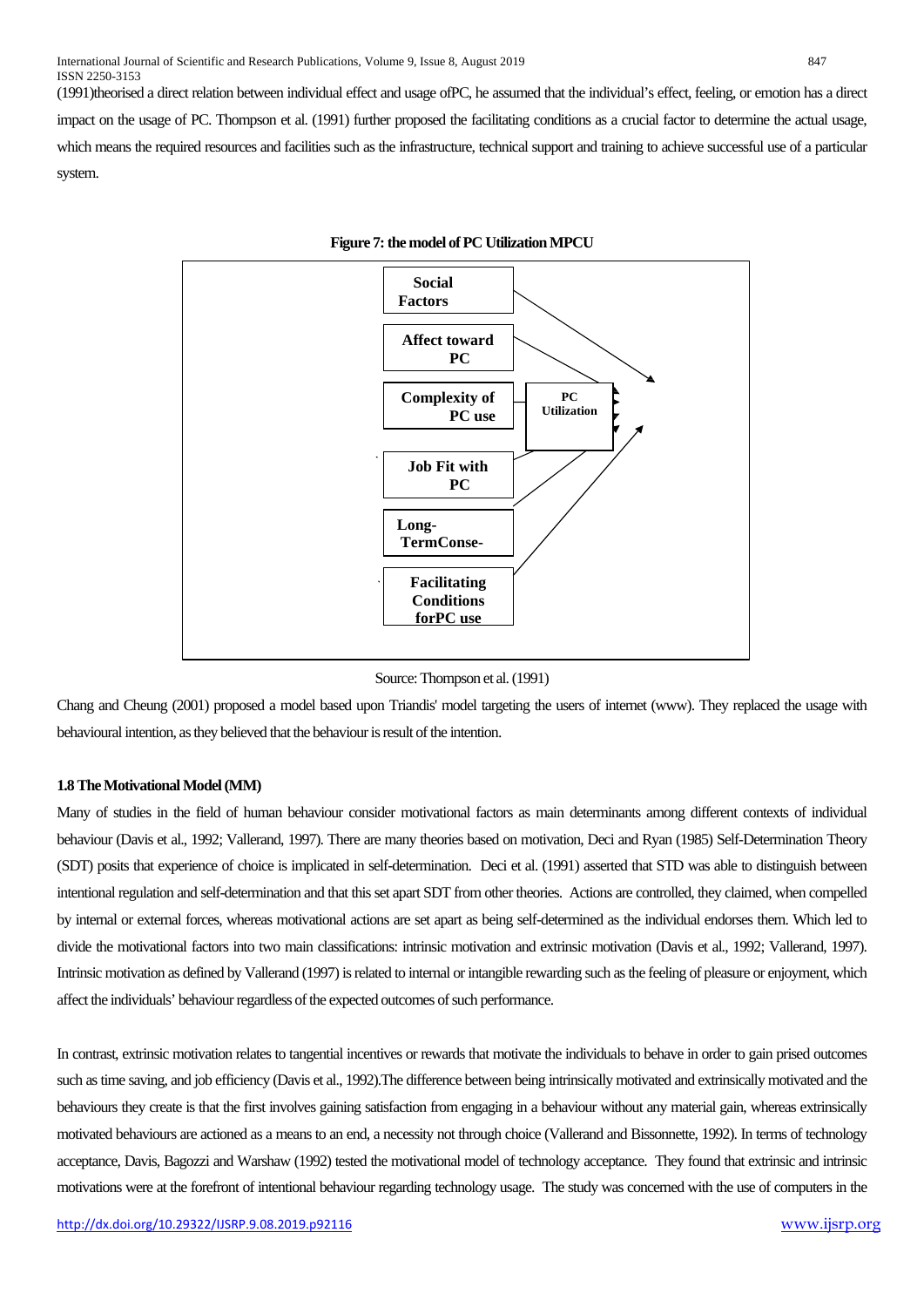International Journal of Scientific and Research Publications, Volume 9, Issue 8, August 2019 848 ISSN 2250-3153

workplace. In this instance, the extrinsic motivation was that if the technology was perceived as being useful then it would reap financial rewards and the intrinsic motivation was the perceived gratification of using this technology irrespective of outcomes.

The results highlighted that perceptions in the first instance concerned job performance, whether using computers would enhance this and the second perception was the experience and the scale of enjoyment from using them. This highlighted that increasing enjoyment of using a computer system that was useful would be affective to acceptance (Davis et al., 1992).Davis et al. (1992) empirically reported that the predictive power of perceived usefulness and enjoyment to predict the behavioural intention was 62percent and 75 percent of variance respectively. A later study compiled by Venkatsh, Speier and Moris (2002) developed an integrated model of technology acceptance through reanalysing data from the earlier research studies (Venkatesh 1999; Venkatesh and Speier, 1999). The integrated model took the fundamental ideas of technology acceptance and motivational models and examined them at length. This was done through empirically testing the new model with existing models to discover their explanatory power.

## **1.9 The Unified Theory of Acceptance and Use of Technology (UTAUT)**

As mentioned before in this chapter, there are several models and theories applied in the context of acceptance of technologies and innovations to explain which are the main factors that affect the individual's behavioural intention and actual behaviour (Dwivedi et al., 2011; Venkatesh et al., 2003). The researchers in the field of technology acceptance are more likely to choose a favoured model or theory for study due to the range of choices, and overlook contributions afforded from alternative models as noted by Venkatesh et al. (2003).

Venkatesh and colleagues agreed that a fusion of models was required to attain a unified view of users' technology acceptance. They compared the eight principal models TRA, TPB, TAM, combined TAM - TPB, DOI, SCT, MM, and MPCU that have all be used to explain technology acceptance behaviour and as a result, five limitations of pervious comparisons of models was derived from the study.

Firstly, the technologies that had been studied were not complex in nature but were simple and individual in nature and did not include sophisticated technology. Secondly, most of the studies had been completed with students as the sole contributors. A third limitation was that in the majority of studies the time of measurement had been generalised and completed long after acceptance or rejection of a technology, and therefore reactions were outdated. Fourthly, Cross-sectional measurement was prevalent, and the fifth limitation was that it was hard to generalise results as the majority of research had been completed in voluntary circumstance of usage rather than compulsory use.

Venkatesh et al. (2003) compared the eight models empirically in longitudinal field studies within four organisations where new technologies were introduced to individuals. Three different times were used for measurement and were post training; this was measured twice after implementation at the one month and three-month point, and usage behaviour was measured over the entire six-month period of implementation. Each of the eight models were then applied to the data that had been divided by two for compulsory and voluntary conditions. Moderating variables that included experience, voluntariness, age, and gender were studied as they had been expected due to prior research to alter usage decisions. After moderators had been included predictive validity increased across six of the eight models, with the exception of MM and SCT.

Venkatesh et al. (2003) reported their statistical findings after a longitudinal empirical study, it shows that the aforementioned eight models had the prediction power as 17 percent to 53 percent of variance to predict the behavioural intention to use the new systems. Theyfound that the predictive power of these models clod be enhanced by including some moderating variables through these models (Venkatesh et al., 2003). At that point, UTAUT was applied and examined, and empirically shown 70 percent of variance prediction power as empirically reported by Venkatesh et al. (2003).Venkatesh et al. (2003) proposed three main constructs (performance expectancy, effort expectancy and social influences) as shown in figure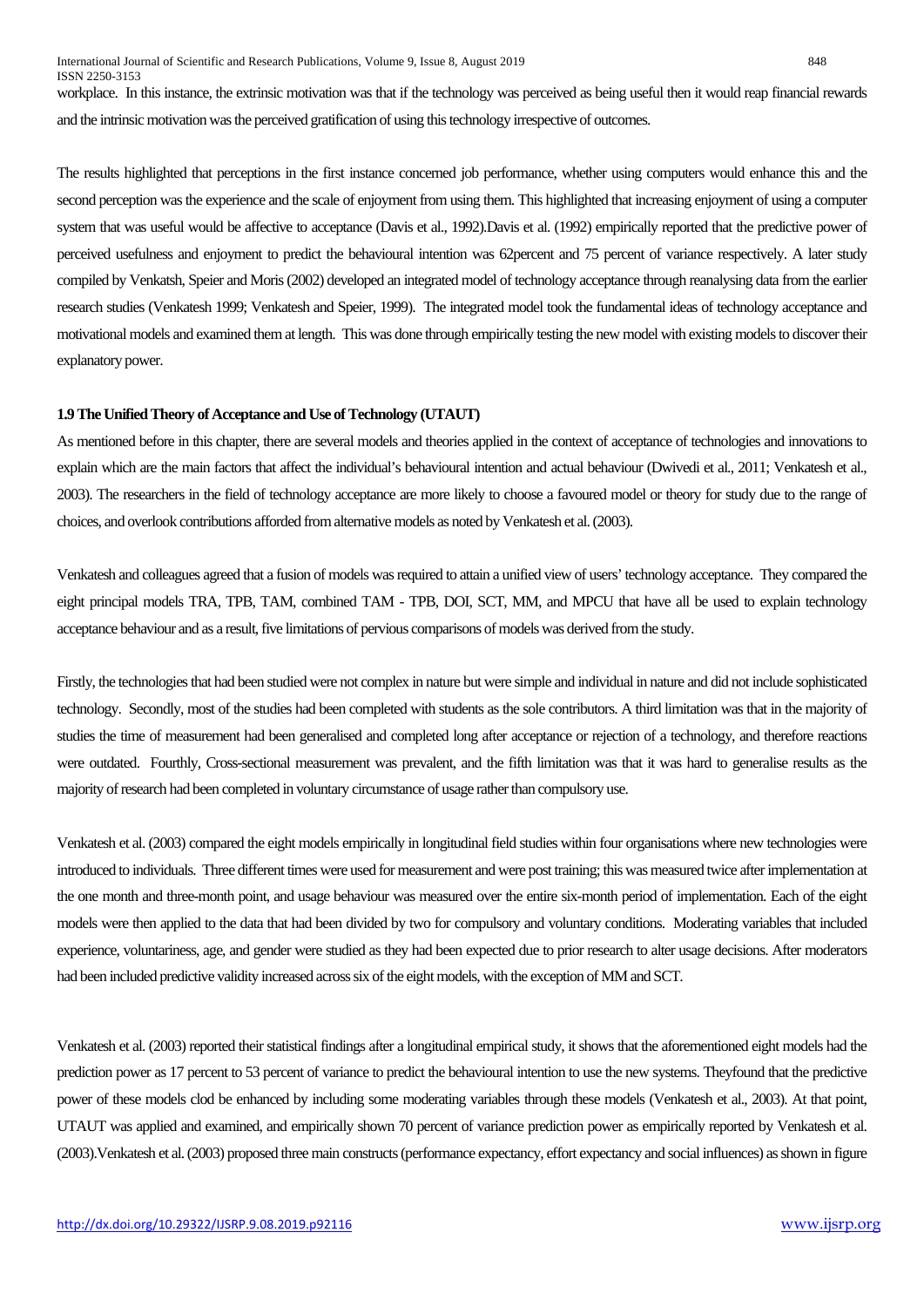3.8that directly determine the behavioural intention and two other constructs influence the actual behaviour (usage), which are behavioural intention

and facilitating conditions.The relationships between these constructs is shown in Figure 3.8.



**Figure 8: The Unified Theory of Acceptance and Use of Technology**

*Performance expectancy* (PE) is defined as "the degree to which an individual believes that applying the technology will help him or her to attain gains in job performance" (Venkatesh et al., 2003, p. 447). Venkatesh et al. (2003) identified that this construct has been derived from other factors in related theories and models which are: perceived usefulness (TAM and C-TAM-TPB), outcome expectation (SCT), relative advantage (IDT), job fit (MPCU), and extrinsic motivation (MM). Performance expectancy was the most significant factor to affect the behavioural intention amongst any individual theory within different contexts (Venkatesh et al., 2003).

According Venkatesh et al. (2003, p.450) *Effort Expectancy* (EE) is defined as the "extent of ease connected with the use of system." EE has been captured fromotherrelated factors from existing theories such as ease of use (Moore and Benbasat, 1991), perceived ease of use (Davis et al., 1989; Venkatesh and Davis, 2000) and complexity (Thompson et al., 1991). EE showed significant impact on the behavioural intention within either mandatory or voluntary contexts either at or at mandatory setting. However, Venkatesh et al. (2003) claimed that the role of this factor is limited by the time after the training-stage of the users.

*Social influence* defined as "the degree to which an individual perceives that others believe he or she should use the new system" (Venkatesh et al., 2003; p.451). Social influence is apprehended from subjective norm in the models of TRA, TAM2, TPB/DTPB and C-TAM-TPB, social factors in MPCU, and image in DOI. Worthwhile to mention that the social influence construct has significant impact on behavioural intention exclusively within mandatory context (Venkatesh et al., 2003).

*Facilitating Conditions* according to UTAUT is "the degree to which an individual believes that an organizational and technical infrastructure exists to support use of the system" (Venkatesh et al., 2003, p.453). The construct of facilitating conditions referred to other different factors: compatibility in DOI, perceived behavioural control in TPB, C-TAM, and, DTPB and facilitating conditions in MPCU. All of these constructs have same

Source: Venkatesh et al. (2003)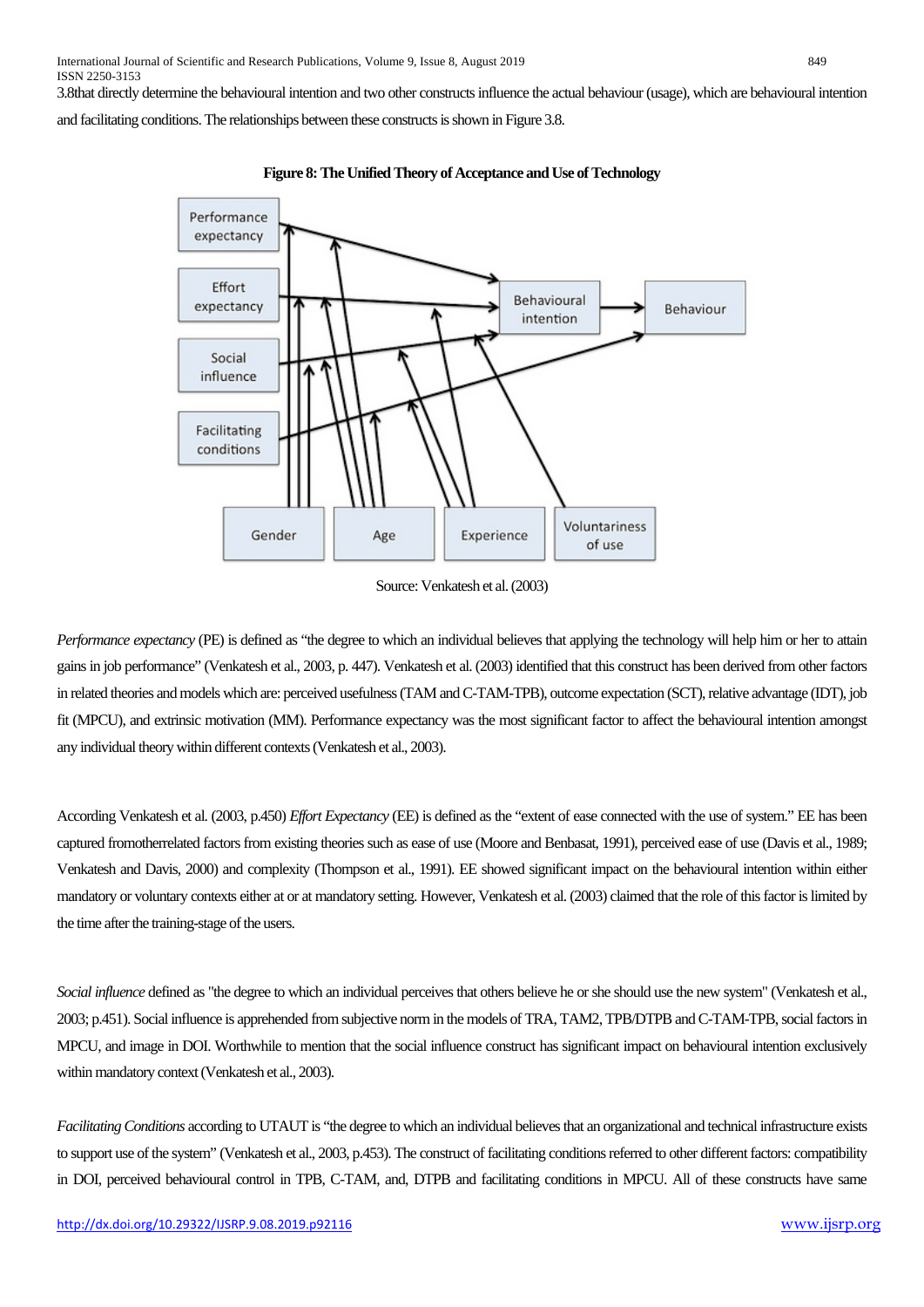influences on the behavioural intention within both of mandatory or voluntary contexts (Venkatesh et al., 2003). However, according to Venkatesh et al. (2003), the impact of facilitating conditions on the behavioural intention could be limited or insignificant after the training stage. Moreover, Ajzen (1985) and Taylor and Todd (1995a) assumed that facilitating may have direct effect on the actualusage behaviour.

It is worth to mention that there is an extension of the UTAUT which has been extended by venkatesh et al. (2012) by adding three other constructs to the original model of UTAUT (hedonic motivation, price value and habit), this extension is called UTAUT2. Further details about the UTAUT2 later in this section.

# **1.9.1 Applicability of the UTAUT Model**

The UTAUT model endeavoured to cope with the drawbacks of other models in technology acceptance. Some older technology acceptance models,such as TAM,did not include other important constructs because they sought after simplicity during the models' development(Benbasat & Barki, 2007). The development of the UTAUT model was premised on the similarities of the constructs from several existing models, which enhanced this model's ability to explain users' behaviours. This could not have been achieved individually by any older model. This trait of Comprehensivenesshas led the UTAUT model to be considered by some researchers in the field of technology acceptance as the benchmark of most predictive models (Weerakkody et al., 2013).

Knutsen (2005) used a subdivision of the UTAUT in order to assess a new mobile service performance and its related factors in order to explain the effects of such factors on customer attitudes towards new mobile services. Effort expectancy, performance expectancy and age as an antecedent to the UTAUT constructs,plus the construct of the attitude, were part of the research design. Knutsen(2005) theorised that effort expectancy affected performance expectancy. Again, data was gained in different periods; the first was before the introduction of the trial version and the second after two weeks of the mobile service trial. The results substantiated the relationship that existed between effort expectancy and performance expectancy and attitude and the relationship of only effort expectancy and performance expectancy.

Effort expectancy and performance expectancy were shown to be strong determinants of attitude displayed concerning new mobile services. Moreover, an increase in age correlated to concerns regarding ease of use of new services. Age also affected effort expectancy in a negative capacity but it had a positive effect on attitude towards performance expectancy. This, according to Knutsen (2005), showed that older users of mobile services had higher expectations.The eight dominant models had influenced this model's structure due to the similarities they shared. Therefore, the power of UTAUT should not be underestimated simply because published studies utilising it are rare.

Li and Kishore (2006) studied the new measurement scale of the UTAUT in order to test for invariances. Their quest was to test whether the key constructs in the UTAUT model were invariant across different population subgroups. They chose web log system users as their group for research and the subgroups were split according to demographics, including user's gender, user's general computing knowledge, user's specific Web logrelated knowledge, user's experience with Web logs, and user's usage frequency of Web logs. They theorised that UTAUT had four main constructs that would not vary across subgroups including gender, low and high computing general knowledge users, users with or without particular Web log knowledge/ experience, and users with low and high frequency use of Web logs.

<http://dx.doi.org/10.29322/IJSRP.9.08.2019.p92116> [www.ijsrp.org](http://ijsrp.org/) There were three stages to the data analysis. The first split the data along the lines of demographics, with two balanced groups in each of the dimensions. The second stage involved measuring equivalent-item-factor loadings or measurement of tau-equivalence. This was measured under each dimension and across the two groups. Full equivalence under each dimension was tested and recognised as the third stage of the analysis. Different experience and knowledge amongst users resulted in the same interpretation of effort and performance expectancy. Social influence was not interpreted in the same way with users having either a high or low frequency of Web log usage. The scores of facilitating conditions with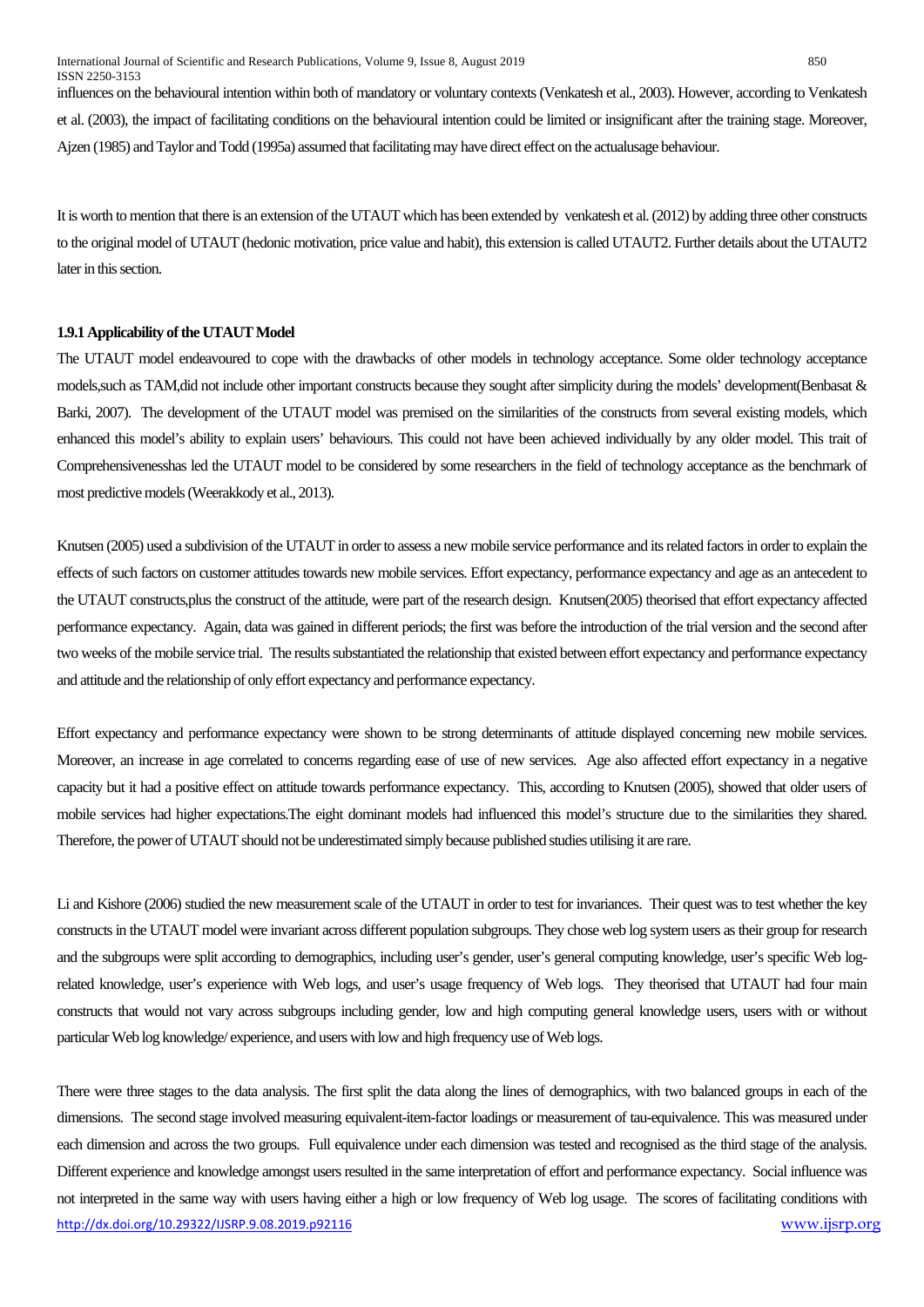varying levels of web log experience were also not interpreted in the same fashion from the perspective of statistical significance; however, they were compared for computing and Web log knowledge. This statistical significance is not indicative of a large difference in the score of these subgroups, as the authors argued that gender specific statistics showed that they were comparable when looking at effort expectancy and facilitating conditions.

UTAUT model needed to be either extended or modified in order to explain differences in adoption behaviour concerning mobile devises and services(Carlssonet al., 2006). The results they gained from the study did not support across the board all the cases within the original UTAUT and this is recognised by the authors. Therefore, they were justified in their initial thoughts that UTAUT was not a complete model to explain behaviours of intention and usage of mobile devices and services in a coordinated way.

Moreover, there is moderately a small number of related studies that have adopted and applied the UTAUT model to explain the acceptance and usage of such self-service technologies, particularly within the context of banking electronic solutions such as (Martins et al., 2014; Al-Qeisi & Abdallah, 2013; Riffai et al. 2012; Yu, 2012; AbuShanab et al., 2010). While some studies added external constructs to the UTAUT model such as Perceived risk, Website quality perceptions, Education level and output quality (Martins et al., 2014; Al-Qeisi & Abdallah, 2013; Wang & Shih, 2009; Riffai et al. 2012), others combined the UTAUT model with other models such as the theory of task technology fit (Zhou et al., 2010).

Alalwan et al. (2017) conducted a study based on the UTAUT2, targeting bank customers in Jordan who used Mobile banking services. After analysing the date collected from 334 distributed questionnaires, they reported that the behavioural intention construct was affected significantly and positively by performance expectancy, effort expectancy, hedonic motivation, price value, and trust. Al-Qeisi and Abdallah (2013) extended the UTAUT model by adding the external constructs (Website quality perceptions, education and income).Uniquely, this study focused on the Joranian bank customers' actual usage of internet banking services rather than their behavioural intention. Another study within the Jordanian context applied by AbuShanab et al.(2010).

They modified the UTAUT model on purpose to explain the acceptance of internet banking by Jordanian bank customers. They added some external factors (self-efficacy, technology anxiety, perceived risk, internal locus of control, trust and innovativeness). AbuShanab et al.(2010) testified the modified model, which resulted in 48% of the variance to explain the intention to use internet banking comparing to 43% of variance to predict the intention of banks customers by the original model.

In the same manner, Riffai et al. (2012) modified the UTAUT model by encompassing other external variables (website design, trust, playfulness, output quality and awareness) to explain the adoption of online banking services by Omani banks customers. Their results showed thatthe adoption of online banking services was significantly affected by performance expectancy and effort expectancy but the social influences construct had a nonsignificant effect over the customers' intention to adopt such technology. By contrast, to modifying the UTAUT model, Zhou et al.(2010) combined the UTAUT model with the theory of task technology fit (TTF). They suggested new conceptual model that presented a mix of factors that extracted from both models, their results indicate that the proposed model provided prediction power of 57.5% of variance to adopt Mobile banking services, compared to explanation power of 45.7% and 43.3% percent of variance to UTAUT and TTF respectively.

Martins et al. (2014) formulated an extension of the UTAUT model by including the construct of perceived risk to examine the Portuguese banks customer's behavioural intention and actual usage of Internet banking services. The basic UTAUT model including constructs of (performance expectancy,effort expectancy and social influence) provided 56% of variance to predict the adoption of Portuguese customers toward Internet banking services. However, the extended model with construct of perceivedrisk showed 60% of variance to predict the customers' behavioural intention and 81%ofvariance to explain the customers' actual usage towards Internet banking services (Martins et al., 2014). Dwivedi et al. (2011)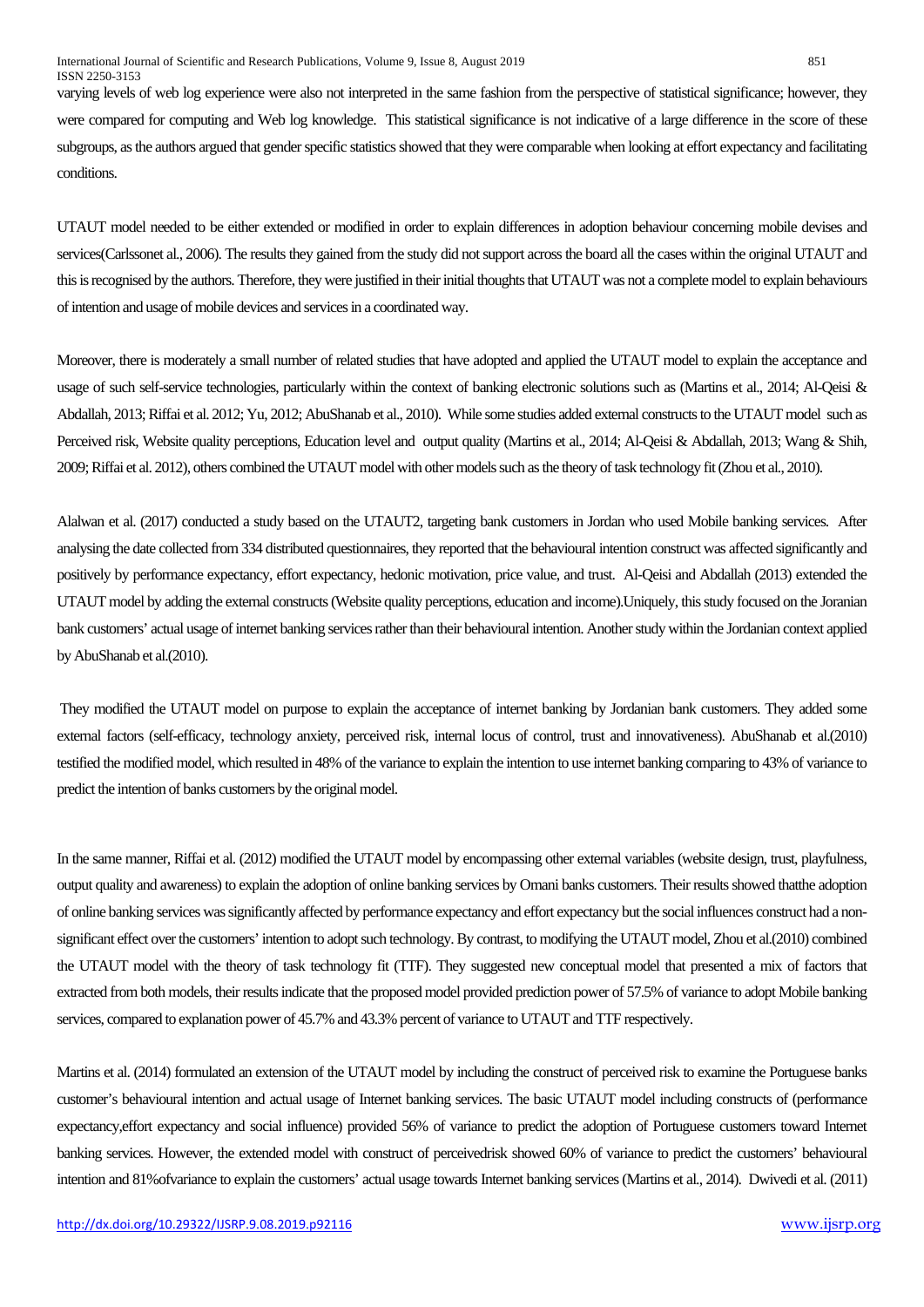provided another evidence to approve the UTAUT's validity. They conducted a meta-analysis of 43 previous studies that applied the UTAUT; the results show that the construct performance expectancy had the most significant effect on the behavioural intention. Additionally, Dwivedi et al. (2011) confirmed that the constructs effort expectancy, social influences and facilitating conditions were crucial factors to predict behavioural intention.

As mentioned before, due to the inclusiveness of the UTAUT model and its high prediction power, it has been applied and adopted by many researchers in the field of technology acceptance (Slade et al., 2014; Alryalat et al., 2012; AbuShanab et al., 2010). This wide utilisation of UTAUT among different kinds of innovations, users, countries and cultures support its validity, applicability and generalisability (Alalwan et al., 2017; Slade et al., 2014; Rana et al., 2013; Al-Qeisi and Abdallah, 2013; Alryalat et al., 2012; Venkatesh et al., 2012; Zhou et al., 2010).

Despite these unique traits and the inclusiveness of the UTAUT model, there are some criticisms of some of its aspects. Primarily, the UTAUT model is applied to explain the adoption of technology from the perspective of employees, so there is some concerns about its applicability within other contexts, such as customers or students (Venkatesh et al., 2012). Additionally, even though the UTAUT authors reviewed the most common constructs from the eight dominant models in technology acceptance, they only selected the four most significant constructs (PE, EE, SI and FC) among 49 constructs that affect both behavioural intention and actual usage; therefore, they neglected the other factors (Venkatesh et al., 2012; AbuShanab et al. 2010). In addition, some studies have contradicted the claim for a high prediction power of the UTAUT model, as their results foundthis model to have poor prediction power (Chiu et al., 2010).

### **1.9.3The Extended Unified Theory of Acceptance and Use of Technology (UTAUT2)**

As mentioned before,UTAUT2 was an extension of the original UTAUT, extended by adding three external constructs (Hedonic motivation, Habit and Price value). Venkatesh et al. (2012) modified the UTAUT model with the purpose of validating this model from the perspectives of customers. They assumed that individual differences (age, gender and experience) would have moderating effects over the relations between the constructs and both behavioural intention and the actual usage of the mobile internet, as depicted in figure 3.10 (Venkatesh et al., 2012).

Price value means "consumer's cognitive trade-off between the perceived benefits of the application and the monetary cost for using it" (Venkatesh et al., 2012, p.161).Hedonic motivation is defined as the enjoyment or joy that is caused by using a particular technology (Venkatesh et al., 2012). This construct is captured from different factors such as enjoyment, playfulness, and joy, which are significant factors to determine the users' adoption of technology (Brown and Venkatesh, 2005; Van der Heijden 2004). According to Venkatesh et al. (2012, p.161) habit means"the extent to which people tend to perform behaviour automatically because of learning."

#### **Figure 9: The extended Unified Theory of Acceptance and Use of Technology (UTAUT2)**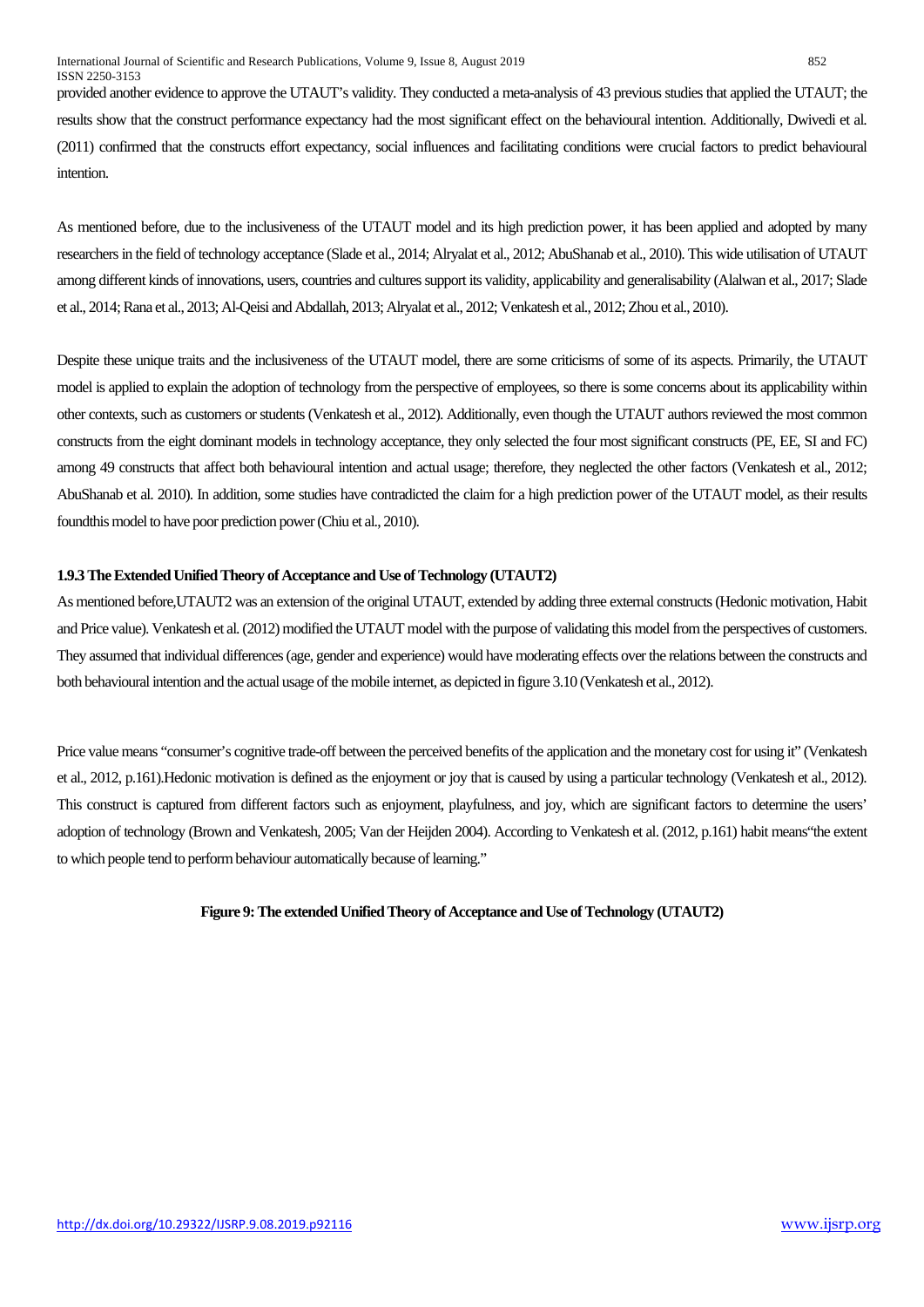

Source: Venkatesh et al. (2012)

Venkatesh et al. (2012) reported their findings after two stages of online survey of 1,512 mobile internet users. The results supported strongly the predictive power of UTAUT2, which revealed 74% and 52% of variance in behavioural intention and actual usage respectively, while the UTAUT provided 56% in behavioural intention and 40 % in the actual usage of mobile internet (Venkatesh et al., 2012).

Morosan and DeFranco(2016)revisited the UTAUT2 model to establish a comprehensive model to explain the acceptance of near field communication (NFC) mobile payments. Based on 794 respondents comprising American hotel customers, they reported that performance expectancy was the strongest construct to predict behavioural intention; while other factors (habit, hedonic motivation, and social influence) had lower effects. In the same manner, Alalwan et al. (2017) agreed with Morosan and DeFranco(2016). They applied UTAUT2 targeting Jordanian bank customers who used Mobile banking services. After analysing the date that collected from 334 distributed questionnaires, they reported that the behavioural intention construct was affected significantly and positively by performance expectancy, effort expectancy, hedonic motivation, price value and trust.

Compared to previous technology acceptance models, Venkatesh et al. (2012) considered UTAUT2 as the most powerful model to explain behavioural intention. Empirically it scored the highest variance rate in behavioural intention (74%), which has never been accomplished by other models. On the other hand, there are some concerns about the generalisability of UTAUT2, as their study was conducted in Hong Kong, which has a high rate of mobile penetration and usage. It is therefore not comparable with this study as it is conducting in Jordan, which has a lower rate of mobile usage and penetration. Moreover, UTAUT2's sample was skewed, which is another concern about its generalisability, as the mean age of their study sample was 31; maybe it is inapplicable to older ages (Venkatesh et al., 2012).

UTAUT2 targetedmobile internet uses in general; they focused on both utilitarian (e.g. Business uses) and hedonic (e.g. mobile games apps) mobile uses. Nevertheless, this study focuses only and mainly on the utilitarian use of the mobile, in terms of performing banking services. Despite the high results of UTAUT2 regarding its ability to predict users' behavioural intention and actual behaviour to adopt technology, it does not match the objectives of this study, as the added three factors (habit, hedonic motivation and price value) are not within the scope of this study. Furthermore, the habit construct will not be useful to consider in this study. Jordan is a developing country, therefore mobile banking service can be considered in their early stages, and the adoption of such technology is still low (Al-Rfou, 2013).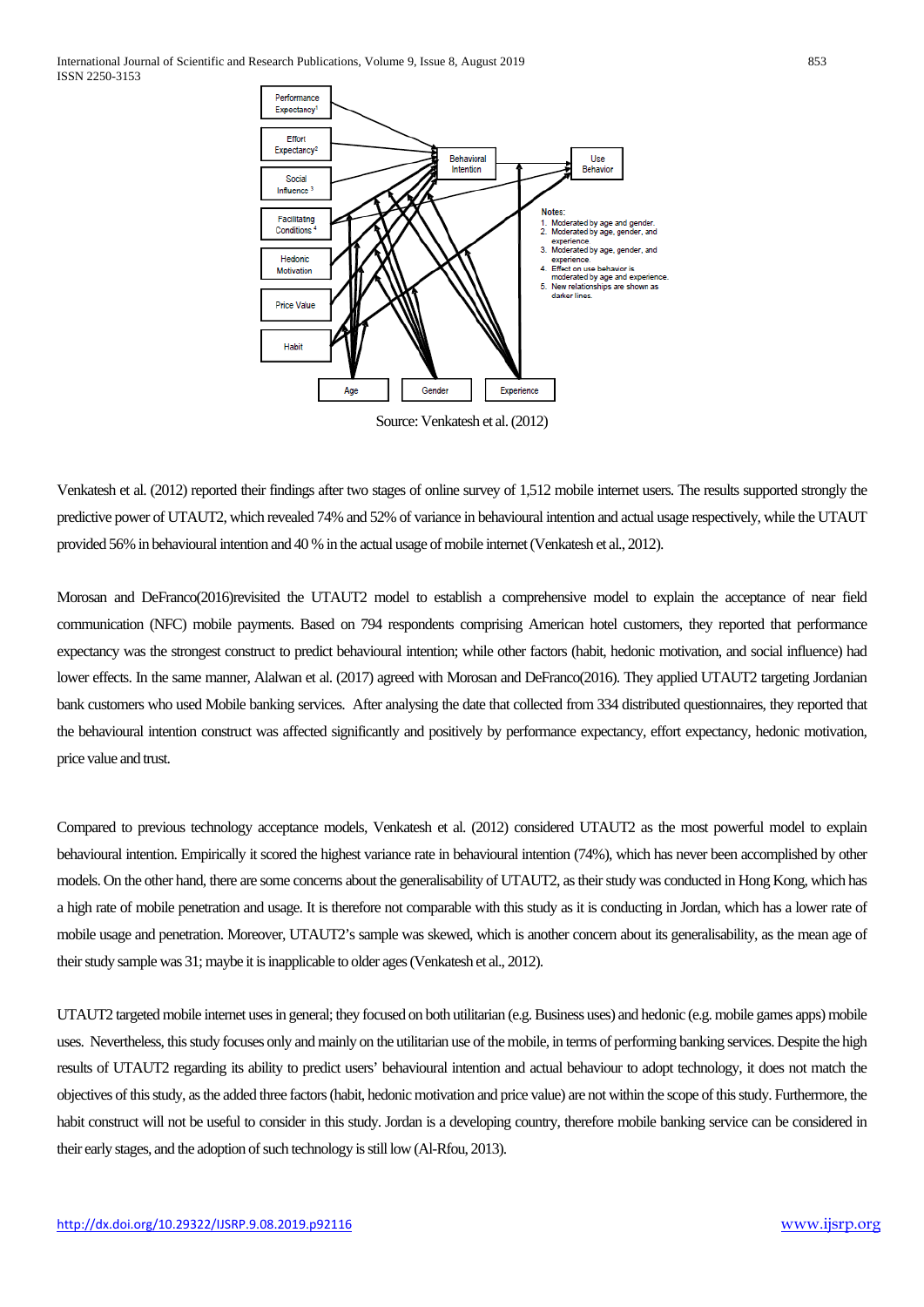Regarding the hedonic motivation construct, as mentioned before this study focuses mainly on mobile banking apps, which are clear example of the utilitarian use of the mobile device and therefore apart from the hedonic context. The construct of Price value is not considered in this study as the mobile banking apps are free to download from banks' website or mobile stores, and the use of such apps does not require any prepaid subscription with the banking services suppliers. However, UTAUT2 is an extension of UTAUT, and it is a good example of how UTAUT could be applied within customers' context (Venkatesh et al., 2012), which coincides with the main aim of this study that targets Jordanian bank customers.

Finally, this section has provided an overview of the most common technology acceptance models and their common constructs, as summarized below in table 1. Moreover, this section has explained the development and evolution of every model, noted some models' extensions and modifications, and reported some empirical results from previous studies that applied and adopted such models.

| <b>Technology</b><br>acceptance | Common constructs affecting behaviour (Intention and actual behaviour)                |
|---------------------------------|---------------------------------------------------------------------------------------|
| model                           |                                                                                       |
| <b>TRA</b>                      | Attitude / subjective norms / perceptions                                             |
| <b>TPB</b>                      | Attitude / subjective norms / perceived behavioural control                           |
| <b>DTPB</b>                     | Relative advantage / complexity / compatibility / normative influence / efficacy /    |
|                                 | facilitating conditions / Attitude / subjective norms / perceived behavioural control |
| <b>TAM</b>                      | Perceived usefulness / perceived ease of use / attitude                               |
| <b>DOI</b>                      | Innovation features / innovators characteristics                                      |
| <b>SCT</b>                      | Personal factors / environmental influences                                           |
| <b>MPCU</b>                     | Affect / individual beliefs / social factors / habit / facilitating conditions /      |
|                                 | complexity/long-term consequences                                                     |
| <b>MM</b>                       | Intrinsic motivation / perceived benefits / external pressure                         |
| <b>UTAUT</b>                    | Performance expectancy / effort expectancy / social influence / facilitating          |
|                                 | conditions                                                                            |
| UTAUT2                          | Performance expectancy / effort expectancy / social influence / facilitating          |
|                                 | conditions / habit / hedonic motivation / price value                                 |

**Table 1: The common constructs among technology acceptance models**

### **Methodology**

A review of relevant literature is an essential trait of any study. The effective review creates a solid foundation for advancing knowledge; it facilitates theory development, closes areas where overabundance of research exists, and uncovers areas where research is needed (Chiou, 2010). To identify scientific publications that aim to investigate the technology acceptance models, a literature review that synthesizes published work was conducted. This concept-centric review made a broad search for the relevant publications on thetopic rather than limiting the search to specific years or specific journals and/or conferences (Chiou, 2010). The review follows trends, and thus, particular research approaches might have been more common during certain periods.

For the purposes of the review, the literature search was undertaken in a 3-month period. The following international online bibliographic databases were consulted:

- ISI Web of Knowledge
- EBSCO Host (consisting of Academic Search Com-plete and PsycINFO)
- ACM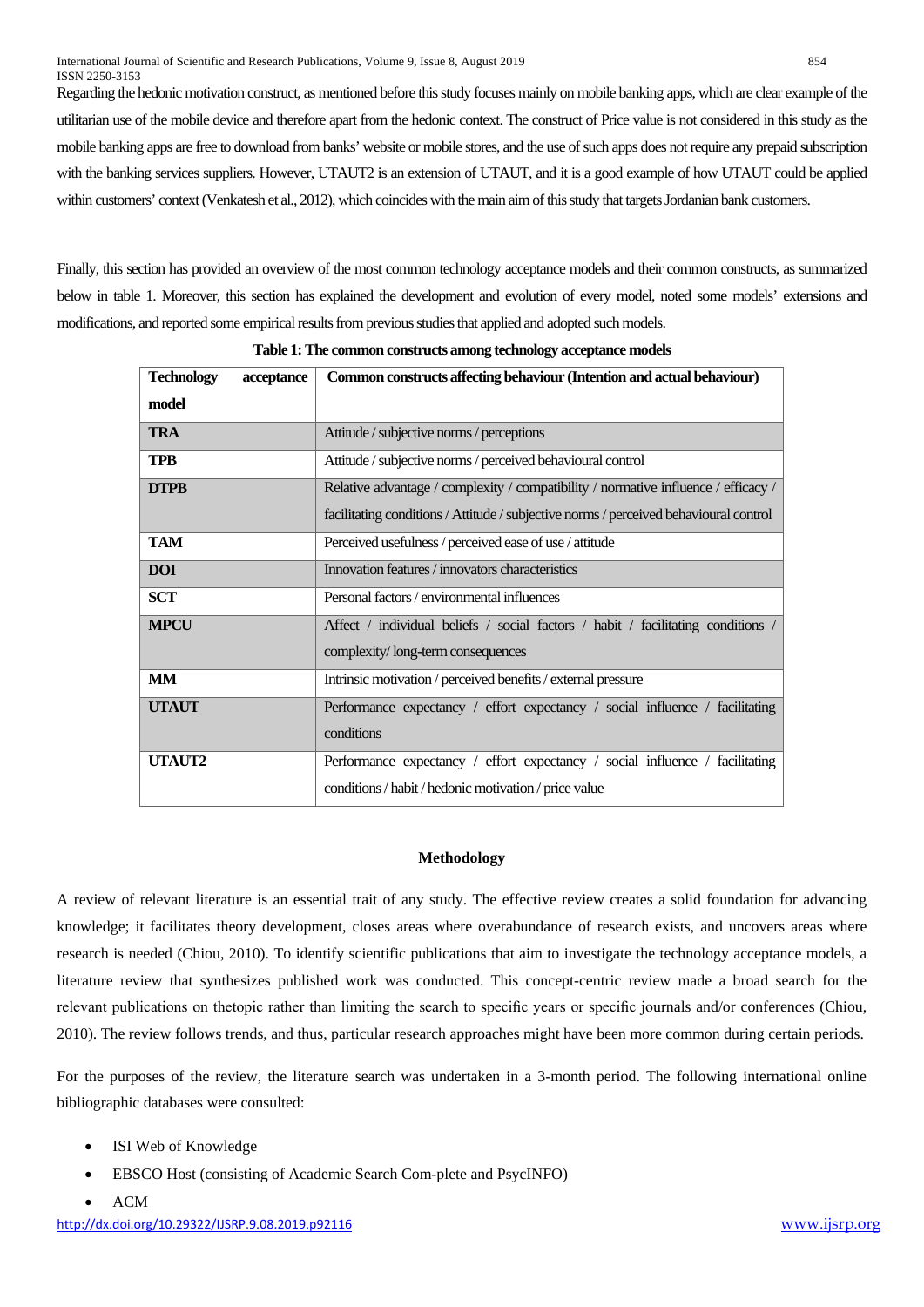International Journal of Scientific and Research Publications, Volume 9, Issue 8, August 2019 855 ISSN 2250-3153

- ERIC
- ISI Web of Science
- Science Direct
- Google Scholar

The search text used was (''Technology Acceptance Models'' OR ''Technology Acceptance''). Searches were limited to publications written in English and published in journals and conference proceedings, from 1976 onwards.

## **Conclusion**

This paper reviewed the related literature of main models and theories that used in previous studies to study the adoption of innovations in different areas such as online banking, mobile banking, E-learning and E-health care systems. Despite of the increasing development of technology and its incorporation into users' privacy and professional life, a decision regarding to adopt or reject it remains an open question. Thus, a well thought-of amount of research work dealing with the technology acceptance models was conducted among various disciplines.

The paper identified the main theories and models that employed to investigate and study the adoption of innovations such as TRA, TPB, TAM, UTAUT. Also, presented insights about the applicability and the limitations and criticisms about the most dominant theories and models in the field of technology acceptance.

Moreover, this study summarised the main factors that influence the adoption of innovations and mapped such factors with previous factors that derived from, which clarifies the origin of such factors and highlights the power of each factor in influencing the adoption of innovations and provided experimental results from previous studies in this regard,

## **References**

Capgemini , EMA Empowers Employees with Anytime Anywhere Access to its Unique Portal | Resource. (2015). Capgemini Capgemini Worldwide. Retrieved 15 February 2016, fro[m https://www.capgemini.com/resources/](https://www.capgemini.com/resources/)

Data and Research on Digital for Business Professionals | eMarketer. (2014). Emarketer.com. Retrieved 15 August 2015, from [http://www.eMarketer.com](http://www.emarketer.com/)

Laforet, S., & Li, X. (2005). Consumers' attitudes towards online and mobile banking in China. *International Journal of Bank Marketing*.doi:10.1108/02652320510629250

Barnes, S. &Corbitt, B. (2003). Mobile banking: concept and potential. International Journal Of Mobile Communications, 1(3), 273. http://dx.doi.org/10.1504/ijmc.2003.003494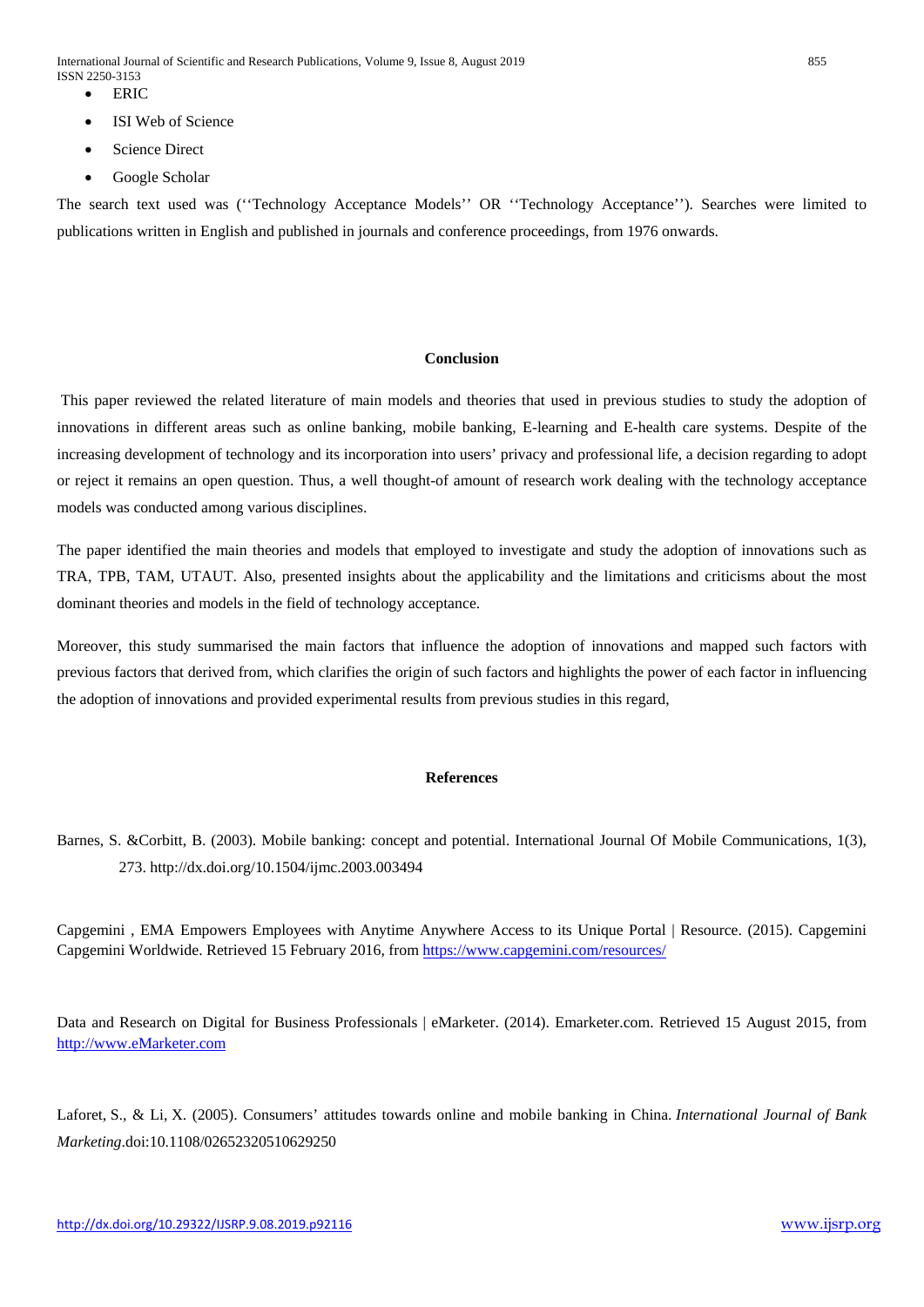Zhou, T. (2012). Understanding users' initial trust in mobile banking: An elaboration likelihood perspective. *Computers In Human Behavior*, *28*(4), 1518-1525. http://dx.doi.org/10.1016/j.chb.2012.03.021

Riquelme, H. E., & Rios, R. E. (2010). The moderating effect of gender in the adoption of mobile banking. *International Journal of Bank Marketing*.doi:10.1108/02652321011064872

Rahmani, F. (2008). A Call for Innovation.IEEE Pervasive Computing, 7(1). http://dx.doi.org/10.1109/MPRV.2008.2.

Al-Qirim, N. (2007). The Adoption and Diffusion of E-Commerce in Developing Countries: The Case of an NGO in Jordan. *Information Technology for Development*, *13*(2), 107-131. doi:10.1002/itdj.20053 Retrieved from http://www.interscience.wiley.com

Luarn, P. & Lin, H. (2005). Toward an understanding of the behavioral intention to use mobile banking. Computers In Human Behavior, 21(6), 873-891. http://dx.doi.org/10.1016/j.chb.2004.03.003

Akturan, U., &Tezcan, N. (2012). Mobile banking adoption of the youth market. *Marketing* 

*Intelligence & Planning*, *30*(4), 444-459.<http://dx.doi.org/10.1108/02634501211231928>

Al-Tarawneh, J. (2016) Factors influencing the adoption of Mobile banking services in Jordan from the perspective of customers:

Overview and Pilot study. *International Journal of Scientific and Research Publications*, 6, (9), September 2016. ISSN 2250-

3153

Cavus, N., & Christina, D. (2016). Information technology in the banking sector: Review of mobile banking. *Global Journal Of Information Technology*, *5*(2), 62. http://dx.doi.org/10.18844/gjit.v5i2.196

Gu, J., Lee, S., & Suh, Y. (2009). Determinants of behavioral intention to mobile banking.*Expert Systems With Applications*, *36*(9), 11605-11616. http://dx.doi.org/10.1016/j.eswa.2009.03.024

MHA, K. (2015). A Mobile Banking Adoption Model in the Jordanian Market: An Integration of TAM with Perceived Risks and Perceived Benefits. *J Internet Bank Commer*, *20*(3). http://dx.doi.org/10.4172/1204-5357.1000128

Ajzen, I. (1991). The theory of planned behavior.*Organizational Behavior and Human Decision Processes*, *50*(2), 179-219.

Ajzen, I., &Fishbein,, M. (1980). *Understanding attitudes and predicting social behavior*. (1st ed.). Englewood Cliffs, USA: Prentice Hall.